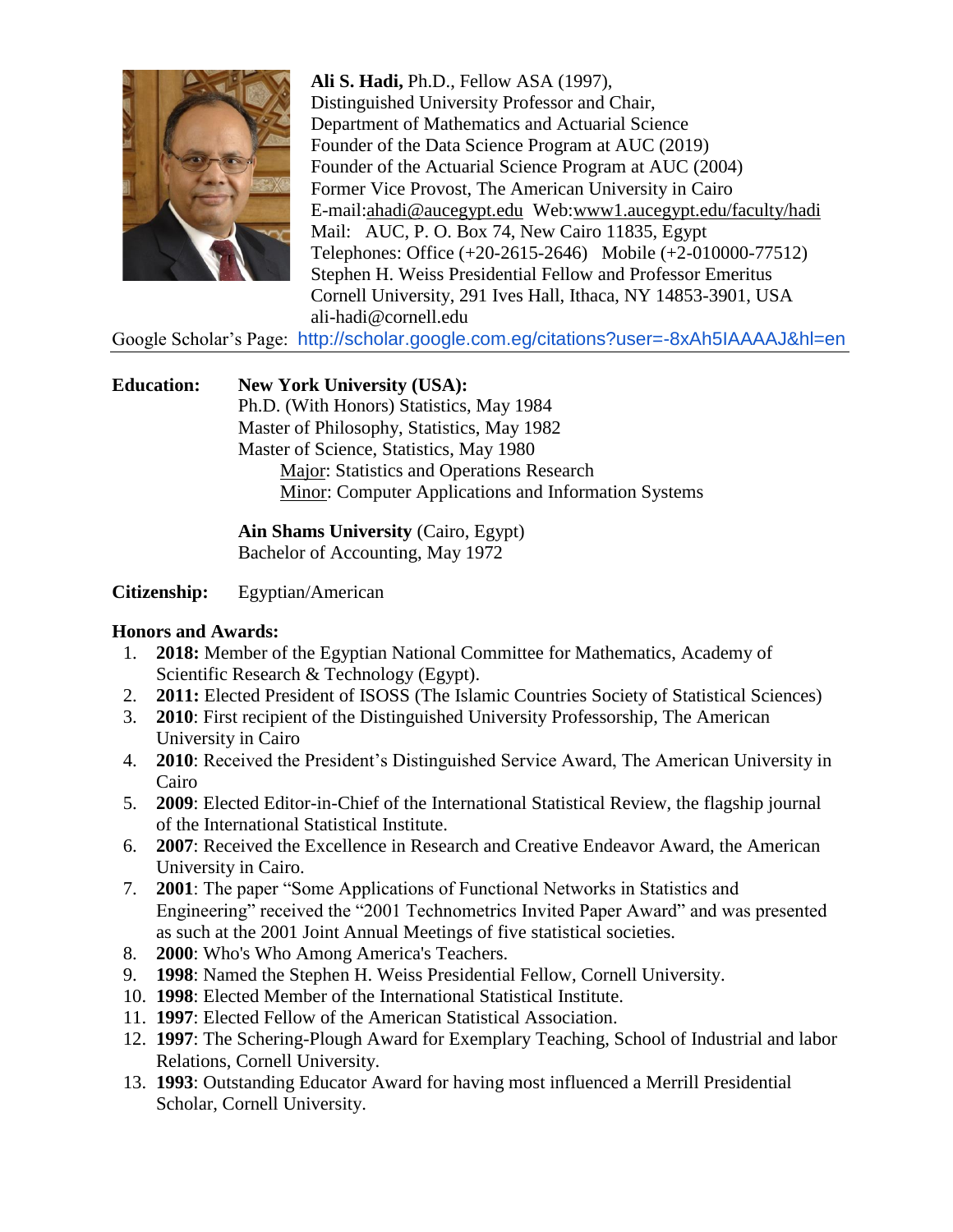- 14. **1992**: One of two university-wide faculty who received the Amoco Foundation Faculty Award in recognition of demonstrated superior teaching skills over a period of several years, Cornell University.
- 15. **1991**: Elected as an honorary member of the Golden Key National Honors Society in recognition of dedication and commitment to teaching.
- 16. **1984**: The Herman E. Krooss Award: Given to Ph.D. graduate who has completed the course of studies with distinction and has presented an outstanding doctoral dissertation.
- 17. **1983**: The Institute of Management Sciences, Metropolitan New York Chapter's Outstanding Achievements Award.
- 18. **1972**: Dr. Abou Bakr Hussien Award for the top ranking undergraduate student in Statistics, Ain Shams University.

#### **Academic Appointments:**

**AUC:** Department of Mathematics and Actuarial Science,

AUC Avenue, P. O. Box 74, New Cairo 11835, Egypt

- 2012-present: Chair, Department of Mathematics and Actuarial Science
- 2010-present: Distinguished University Professor
- 2006-2010: Vice Provost and Director of Graduate Studies and Research

2000–present**:** Professor, Department of Mathematics and Actuarial Science

**Cornell University:** Department of Social Statistics, Cornell University, Ithaca, USA

|           | 2002–present Emeritus Professor |
|-----------|---------------------------------|
| 1996–2002 | Professor                       |

- 1994–1998 Department Chair
- 1990–1996 Associate Professor
- 1984–1990 Assistant Professor
- **NY University:** Department of Statistics and Operations Research, Stern School of Business, 44 West 4th Street, New York, NY 10012-1126
	- 1983–1984 Instructor
	- 1980–1983 Research Assistant

### **Short-Term Appointments:**

| 1998-2006       | Visiting Professor (During the month of January of each year)              |  |  |
|-----------------|----------------------------------------------------------------------------|--|--|
|                 | Statistics Group, Neuchâtel University, Switzerland                        |  |  |
| Spring1999      | <b>Visiting Professor</b>                                                  |  |  |
|                 | School of Engineering, University of Castilla La Mancha, Spain             |  |  |
| <b>Fall1998</b> | <b>Distinguished Visiting Professor</b>                                    |  |  |
|                 | School of Sciences and Engineering, American University in Cairo           |  |  |
| Spring1994      | <b>Visiting Professor</b>                                                  |  |  |
|                 | School of Social Sciences and the Law, University of Carlos III de Madrid, |  |  |
|                 | Spain                                                                      |  |  |
| 1993-1994       | <b>Visiting Professor</b>                                                  |  |  |
|                 | Department of Applied Mathematics, School of Civil Engineering, University |  |  |
|                 | of Cantabria, Spain                                                        |  |  |
| Summer1991      | <b>Visiting Professor</b>                                                  |  |  |
|                 | Department of Statistics, University of Umea, Sweden                       |  |  |
| March1991       | <b>Distinguished Visiting Professor</b>                                    |  |  |
|                 | Department of Mathematical Sciences, Clemson University, USA               |  |  |
| Summer1985      | <b>Visiting Assistant Professor</b>                                        |  |  |
|                 | Department of Statistics and Operations Research, New York University, USA |  |  |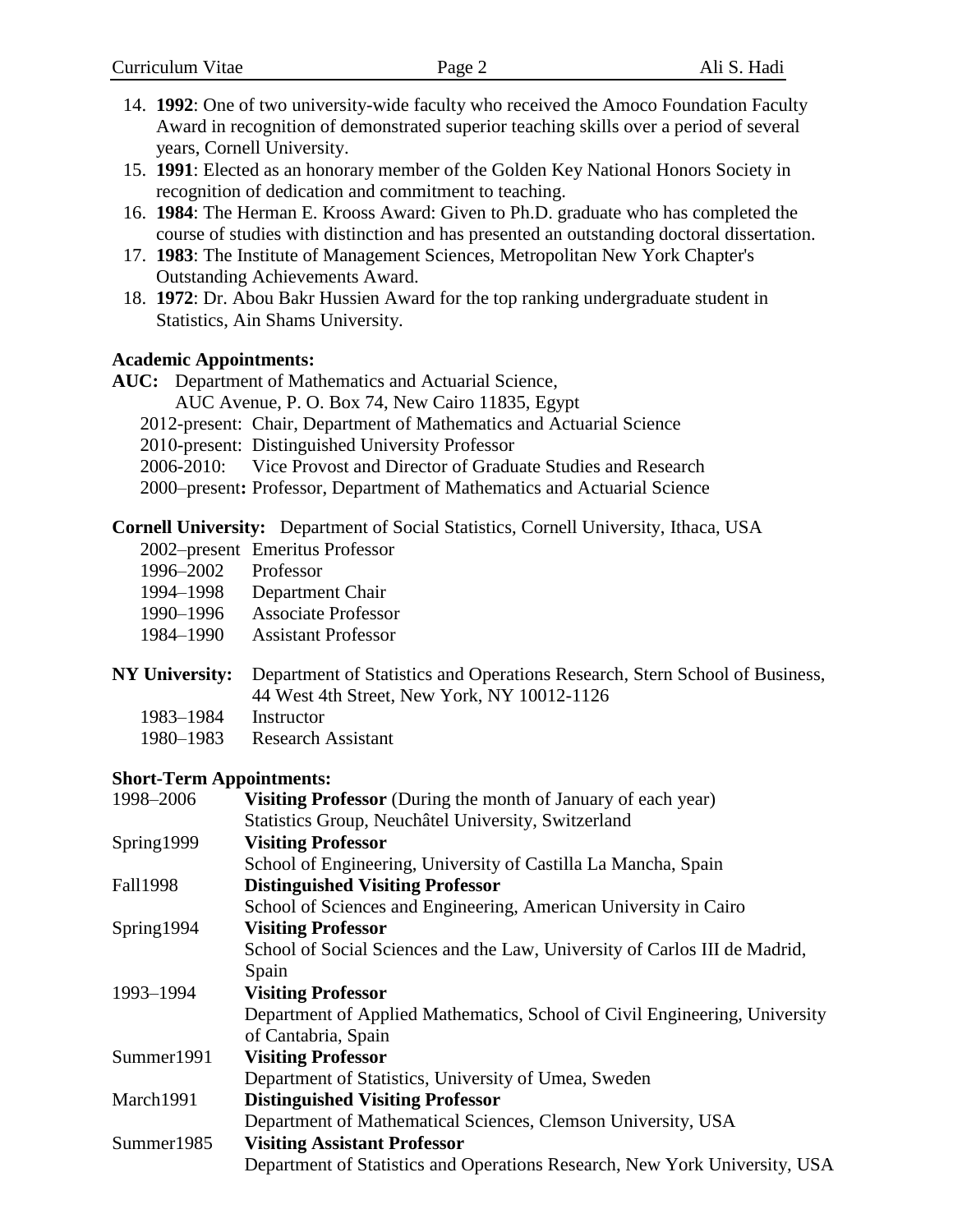## **Administrative Experience:**

- **Founder of the Data Science Program** (2019), Director (2019–Present) Department of Mathematics and Actuarial Science, the American University in Cairo
- **Founder of Actuarial Science Program** (2004), Director (2004–2012) Department of Mathematics and Actuarial Science, the American University in Cairo
- **Acting Chair (Spring and Summer 2014):** Department of Petroleum and Energy Engineering, American University in Cairo
- **Department Chair (2012 to present):** Department of Mathematics and Actuarial Science, The American University in Cairo
- **Vice Provost and Director of Graduate Studies and Research** (2006–2010) The American University in Cairo
- **Department Chair** (1994–1998): Department of Social Statistics, Cornell University, USA
- **Committees**: Served on several departmental, school and university-wide ad hoc and standing committees at both Cornell University (1984–2002) and the American University in Cairo (2000–present).

## **Industry Experience:**

- **Chair, Risk and Audit Committee**, Egyptian Universal Health Insurance Authority, (2019–Present)
- **Chair, Governance and Compliance Committee**, Misr Insurance Company, (2019)
- **Member,** Knowledge Index Advisory Board, UNDP and Mohammed bin Rashid Al Maktoum Foundation, (October 2017–January 2018)
- **Member, Institutional Research Board**, Children Cancer Hospital Egypt, (2016–2018)
- **Chair, Enterprise Risk Management Committee**, Misr Insurance Company, (2014– 2016)
- **Board Member**, Suez Canal Company for Technology Settling (SCTS) (2013–2016)
- **Member, Board of Directors**, African School of Economics (ASE), Cotonou, Benin, (2012–2015)
- **Chair, Audit Committee**, Misr Insurance Company, (2011–2019)
- **Board Member**, Misr Insurance Company (2007–2019)
- **Member, Audit Committee**, Misr Real Estate Investment Company, (2010–2011)
- **Member, Audit Committee**, Misr Life Insurance Company, (2010–2011)
- **Chief Statistician**, United Nations Arab Human Development Report, (2010–2012)
- **Member**, European Core Funding Group Review Committee, Palestine Central Bureau of Statistics,  $(2011)$
- **Council Member, Ibrahim Index of African Governance**, Mo Ibrahim Foundation (2009–Present)
- **Technical Committee Member, Ibrahim Index of African Governance**, Mo Ibrahim Foundation (2009–Present)
- **Board Member, Al Baraka Bank**, Egypt (formerly Saudi-Egyptian Finance Bank) (2009–2012 and 2013–2016)
- **Member, Human Resources Committee**, Al Baraka Bank, Egypt (formerly Saudi-Egyptian Finance Bank) (2009–2012)
- **Board Member, Egypt-RE** (2006–2007)
- **Chef/Manager:** French/Continental restaurants in New York, (1975–80).
- **Customs Officer:** Customs Administration, Cairo International Airport, Cairo, Egypt, (1972–1975).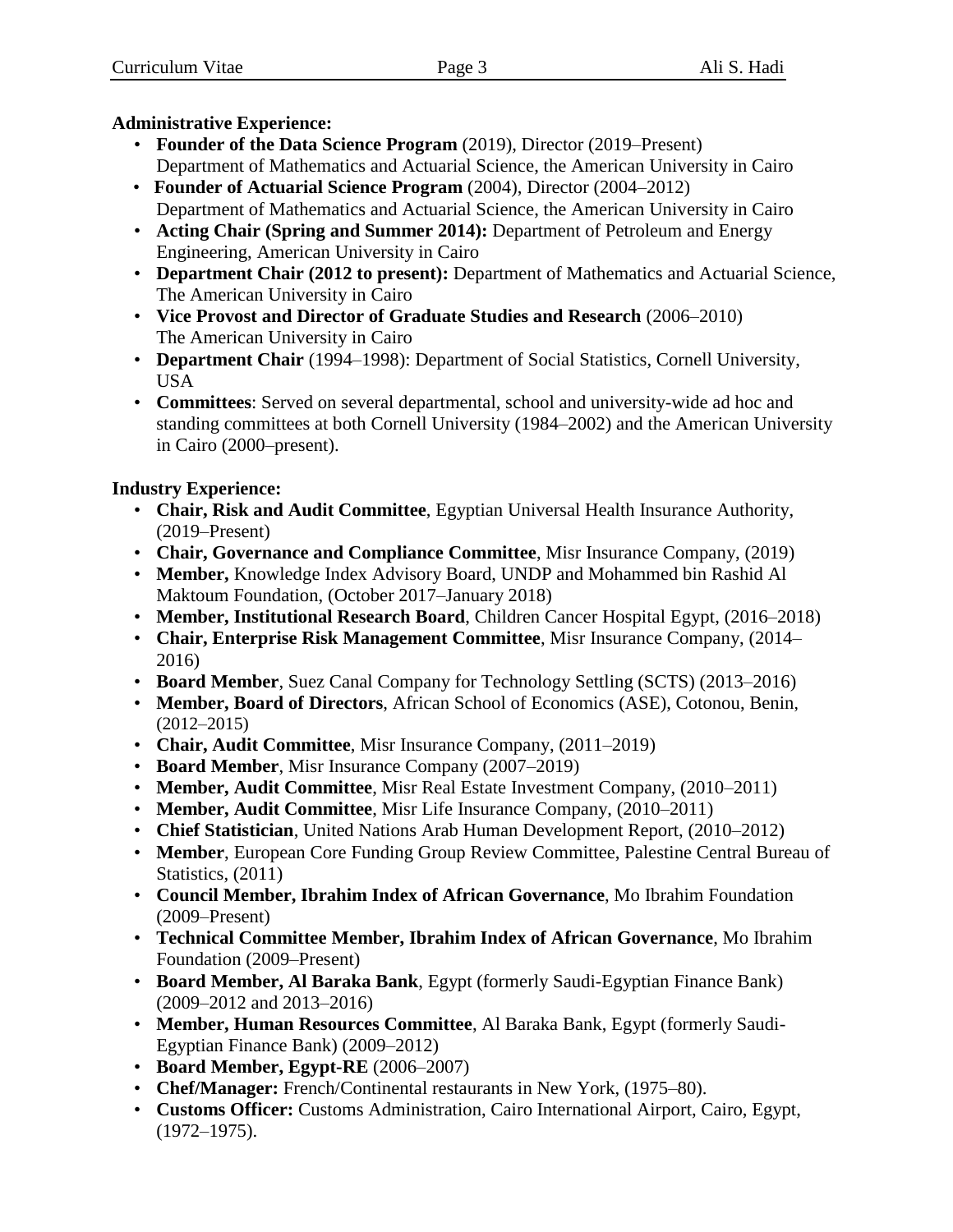#### **Research Areas:**

Data Science, Visualization of massive hyperdimensional Data (Big Data); Statistical computing and graphics; Classification and Clustering; Robust statistics and outlier detection; Linear and nonlinear models; Multivariate analysis; Parameter and quantile estimation; Extreme values theory, Fatigue of Engineering Materials and Structures; Expert systems; Uncertainty in artificial intelligence; Bayesian, Markov, and Neural network models; Environmetrics, Matrix algebra, and Simulation.

### **Courses Taught:**

Introductory Statistics, Probability Theory, Mathematical Statistics, Financial Econometrics, Regression Analysis, Advanced Topics in Regression, Multivariate Analysis, Graphical Methods for Data Analysis, Matrix Algebra, Calculus and Analytic Geometry, Operations Research, and Expert Systems and Probabilistic Network Models.

### **Students Supervised:**

- **Cairo University, Egypt:** Served as a supervisor for the following graduate students: Ayman Taha, Ph.D. Eman Refaat, M.Sc. Hala Sobeih, M.Sc. Mona Nazih Abdel-Bary, Ph.D. Amal Sakr, Ph.D.
- **Cornell University, USA:** Served as an advisor for the following graduate students: Ahmed Alzahrani, M.Sc. Emad El-Sebakhy, Ph.D. Sahar El-Sheneity, Ph.D. Brian Jersky, Ph.D. Hyeseon Joo, M.Sc. Pascale Voldman, M.Sc.
- **Cornell University, USA:** Served as a Committee member for the following graduate students: Hassan Abu-Libdeh, Ph.D.

Richard Cleary, Ph.D. Mary Dowling, Ph.D. Jody Enk, M.Sc. Diane Johnson, Ph.D. Douglas Morrice, Ph.D. Patricia Moy, M.Sc. Jong Reem, Ph.D. Gad Saad, Ph.D. John Walker, Ph.D. Yoshio Yanadori, M.Sc.

• **Neuchâtel University, Switzerland**: Served as an advisor for the following Master of Science degree students: Cédric Beguin, M.Sc. Khmais Hedhehli, M.Sc.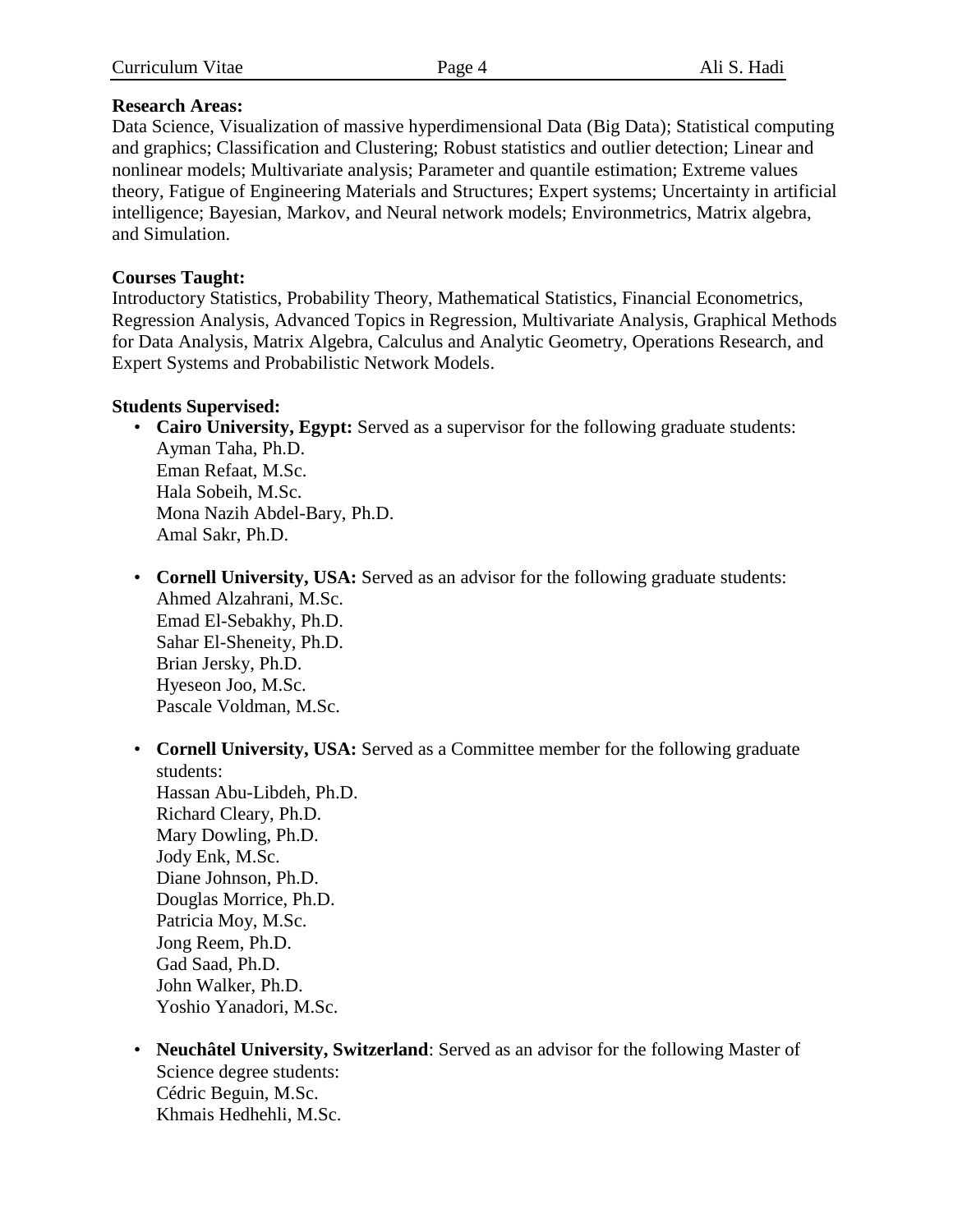## • **Other Universities:**

Served as an external examiner for the following M.Sc./Ph.D. candidates:

- Fatma Farag, Ph.D., Faculty of Economics and Political Science, April 2019
- Thuraya El-Sayed Ramadan, Ph.D., Faculty of Economics and Political Science, July 2017
- Nesma Ali Mahmoud Saleh, Ph.D., Faculty of Economics and Political Science, July 2016
- Heba Moustafa Ezzat, Ph.D., Faculty of Economics and Political Science, July 2016
- Moustafa Mohamed Ahmed Ali Salem, M.Sc., Faculty of Commerce, Alexandria University, June 2016
- Walaa Akram Anwar, M.Sc., Faculty of Computer and Information, Cairo University, 2014
- Sara Alaa Yones, M.Sc., Faculty of Computer and Information, Cairo University, 2014
- Aida Calviño, School of Engineering, Ph.D., University of Cantabria, Spain, 2013
- Eman Mohamed Mostafa Abdel-Azim, M.Sc., Faculty of Economics and Political Science, Cairo University, 2012
- Md. Amirul Islam, Ph.D., Department of Statistics, Rajshahi University, Bangladesh, 2012
- Ahmed Said Hefny, M.Sc., Faculty of Engineering, Cairo University, 2010
- Athanassios Kondylis, M.Dc., Neuchâtel University, Switzerland, 2006
- Mohamed Hussian, Ph.D., Linkoping University, Sweden, 2005
- Habshah Midi, Ph.D., University of Kebangsaan, Malaysia, 1995
- Tarit Kanti Saha, M.Sc., McMaster University, Canada, 1995
- J. M. Gutiérrez, Ph.D., University of Cantabria, Spain, 1994

## **Professional Service Activities:**

- Elected Fellow of the American Statistical Association,
- Elected Member of the International Statistical Institute,
- Fellow of the Royal Statistical Society, and Member of the Institute of Mathematical Statistics, the Egyptian Mathematical Society, the American Association for Artificial Intelligence, the International Association for Statistical Computing, the Association of Computing Machinery, and the International Environmetrics Society.
- President, the Islamic Countries Society of Statistical Science (ISOSS), (2011–2014).
- President-Elect, the Islamic Countries Society of Statistical Science (ISOSS), (2009-2011).
- Member of the Elections Committee, the International Statistical Institute (2010–2013).
- Editor-In-Chief, International Statistical Review, Journal of the International Statistical Institute (2009–2010).
- Editor-In-Chief, A special issue of the International Journal of Statistical Sciences (2004– 2007).
- Associate Editor, TEST: The Spanish Journal of Statistics, (2002–2005).
- Co-founding Editor, Journal of Economic and Social Research, (1998–2015).
- Editor, TIES Newsletter of the International Environmetrics Society, (1996–2000).
- Associate Editor, Journal of the International Environmetrics Society, (1992–2008).
- Associate Editor, Benchmarking for Quality Management and Technology, (1993–2005).
- Associate Editor, Journal of Statistical Studies, (1993–2004).
- Elected member of the Board of Directors, the International Environmetrics Society, (1999–2000).
- Elected member of the Board on the International Association for Statistical Computing, (1997–2000).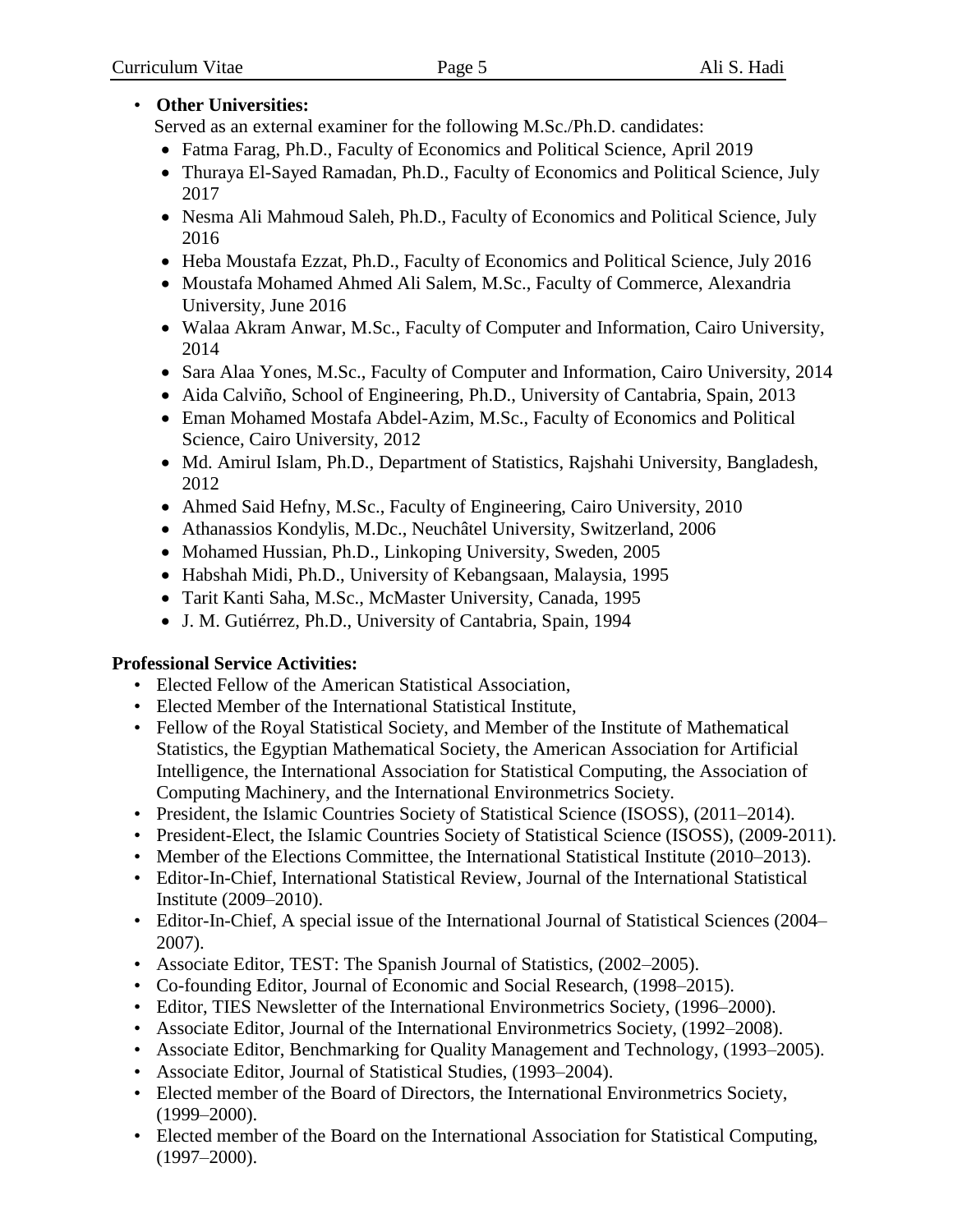| Curriculum Vitae | Page 6 | Ali S. Hadi |
|------------------|--------|-------------|
|------------------|--------|-------------|

- Advisory Editorial Board member for ERC Press, (1992–2000).
- Panel member, the United States Environmental Protection Agency, 1996 and 1998.
- Chair of the Statistical Computing Session on "Desktop Computers and Data Analysis" at the Joint Annual Statistical Meetings, Anaheim, CA, August 1990.
- Prepublication book reviews for several publishers. Reviewed grant proposals for the National Science Foundation. Reviewed numerous manuscripts for the following professional journals: Journal of the American Statistical Association, The Annals of Statistics, Journal of Business & Economic Statistics, Sankhya, Journal of Econometrics, Journal of Computational Statistics & Data Analysis, Biometrics, Technometrics, Communications in Statistics, Journal of Environmetrics, Journal of Official Statistics, Journal of Statistical Computation and Simulation, Journal of Applied Statistical Sciences, Mathematical Geology.
- Chair of the Statistical Computing Session on "The Analysis of Variance" at the Joint Annual Statistical Meetings, San Francisco, CA, August 1987.

#### **Invited Talks, Seminars, and Conference Presentations:**

| April 2018       | Invited speaker "Visualization of High-Dimensional Big Data," Second<br>International Conference on Mathematics and Its Applications (ICMA18),<br>Academy of Scientific Research & Technology, National Committee on<br>International Mathematics Union, Misr University for Science and<br>Technology. |
|------------------|---------------------------------------------------------------------------------------------------------------------------------------------------------------------------------------------------------------------------------------------------------------------------------------------------------|
| April 2018       | Invited speaker "Statistics, Computer Science, and Data Science: Knowing the<br>Difference Makes a Difference," The 30th Annual Conference on Statistics and<br>Computer Modeling in Human and Social Sciences, Cairo University.                                                                       |
| December2017     | "Multi-Class Data Exploration Using Space Transformed Visualization Plots,"<br>presented at the Big Data Science Workshop, National Technology Institute,<br>Cairo, Egypt.                                                                                                                              |
| <b>July 2017</b> | "Identification of Outliers in Spatial Data," presented at the 61st ISI World<br>Statistics Congress, Marrakech, Morocco.                                                                                                                                                                               |
| <b>July 2017</b> | "Big Data: Many Challenges and Some Solutions," presented at the 61st ISI<br>World Statistics Congress, Marrakech, Morocco.                                                                                                                                                                             |
| February 2016    | Invited speaker "Graphing Big Data," The Fifth International Conference on<br>Mathematics and Information Science", Zewail University, Giza, Egypt.                                                                                                                                                     |
| April 2015       | Keynote speaker "Measuring Association between Categorical and Mixed Data<br>with Application to Cancer Data," The International Conference on<br>Bioinformatics and Biostatistics Applications in Cancer Genomics Research,<br>Doha, Qatar.                                                            |
| August 2013      | Invited Panel Discussion "The Arab Spring: Past, Present, and Future"<br>Afrobarometer Network Conference on Democracy and Governance in Africa,<br>Abomey-Calvi, Benin.                                                                                                                                |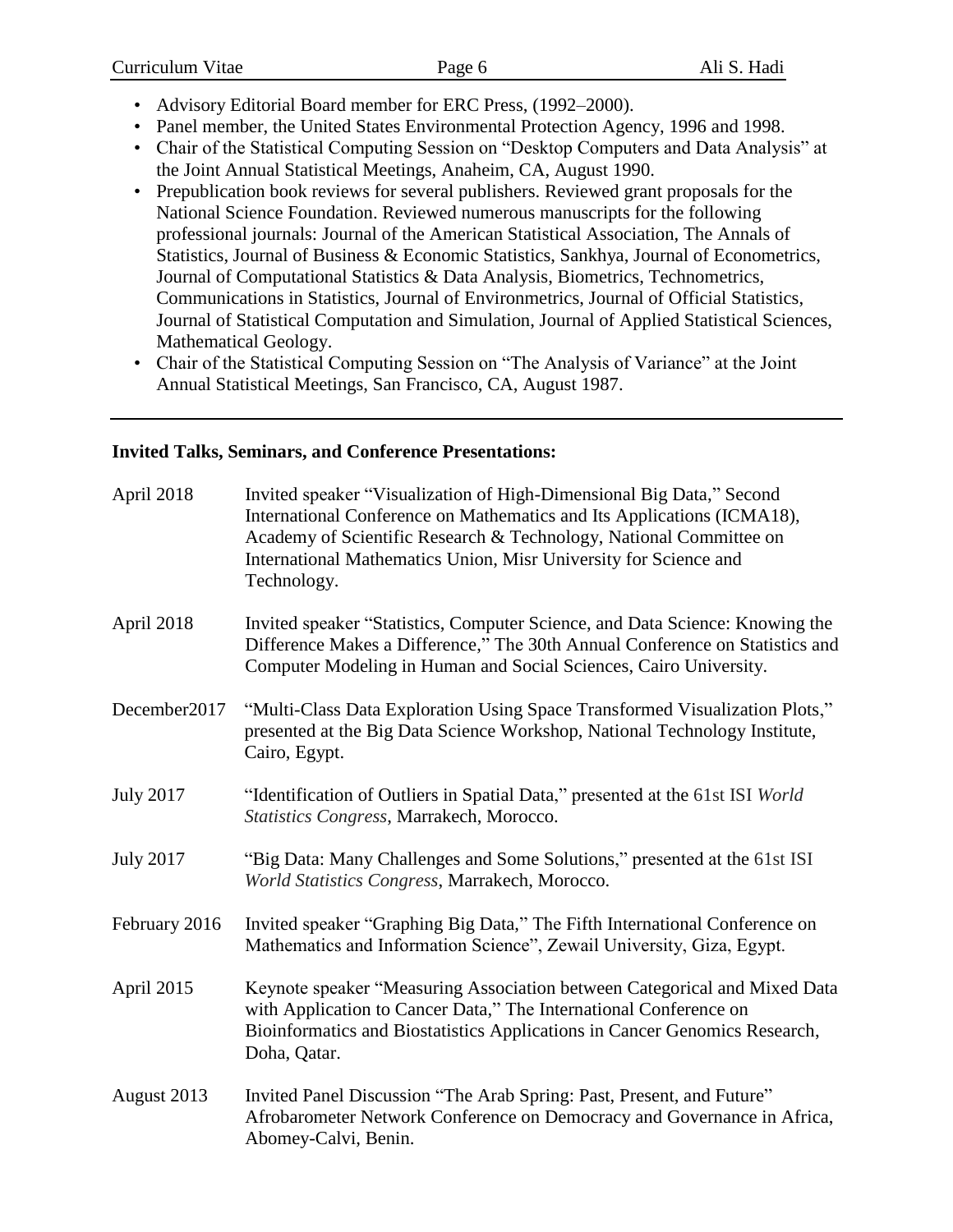| Curriculum Vitae | Page 7                                                                                                                                                                                                                                                                                                                                                                        | Ali S. Hadi |
|------------------|-------------------------------------------------------------------------------------------------------------------------------------------------------------------------------------------------------------------------------------------------------------------------------------------------------------------------------------------------------------------------------|-------------|
| March 2013       | Invited Lecture "Visualization of Big Data" Department of Applied<br>Mathematics, School of Engineering, University of Cantabria, Spain.                                                                                                                                                                                                                                      |             |
| October 2012     | Invited Lecture "Seeing Beyond Three Dimensions," Faculty of Science, Bani<br>Swief University.                                                                                                                                                                                                                                                                               |             |
| December 2011    | Keynote speaker "Multi-Class Data Exploration Using Space Transformed<br>Visualization Plots," The Eleventh Biennial Islamic Countries Conference of<br>Statistical Science, Lahore, Pakistan.                                                                                                                                                                                |             |
| October 2011     | Invited speaker "Quality Assurance of Education at the Public Egyptian<br>Universities: Some Challenges and Suggestions for Improvement," MENA-<br>AIR Third Annual Conference, The American University in Cairo.                                                                                                                                                             |             |
|                  | September 2011 Keynote speaker "Multi-Class Data Exploration Using Space Transformed<br>Visualization Plots," The Pyrenees International Workshop and Summer<br>School on Probability, Statistics, and Operations Research, Jaca, Huesca,<br>Spain.                                                                                                                           |             |
| <b>July 2011</b> | Invited to give the following four lectures at the MAT-TRIAD, Tomar,<br>Portugal:<br>• "Matrices Useful for Graph Theory and Expert Systems",<br>• "Interesting Applications of Eigen Values and Eigen Vectors",<br>• "Regularization of Ill-Posed Systems",<br>"Preprocessing the Rows of Multivariate Data Grossly Distorts Their<br>Graphical and Correlation Structures". |             |
| March 2011       | Keynote speaker "A New Measure of Association of Nominal Variables," The<br>22nd Annual Conference on Statistics and Computer Modeling in Human and<br>Social Sciences, Cairo University.                                                                                                                                                                                     |             |
| March 2011       | Keynote speaker "Multi-Class Data Exploration Using Space Transformed<br>Visualization Plots," International Conference on Challenges in Statistics and<br>Operations Research, Kuwait University, Kuwait.                                                                                                                                                                    |             |
| December 2010    | Presented an invited talk on "The Effects of Centering and Scaling the Rows of<br>Multidimensional Data on Their Graphical and Correlation Structures", First<br>International Conference on Theory and Application of Statistics, Dhaka,<br>Bangladesh.                                                                                                                      |             |
| December 2010    | "Preprocessing the Rows of Multivariate Data Grossly Distorts Their Graphical<br>and Correlation Structures", The first Conference of the Al-Khawarezmi<br>Committee of the International Statistical Institute (ISI), Doha, Qatar.                                                                                                                                           |             |
|                  | September 2010 Presented the Provost's Lecture on "Visualizing Data Beyond Three<br>Dimensions: An Introduction to the Visualization of Massive, High-<br>Dimensional Data", The American University in Cairo                                                                                                                                                                 |             |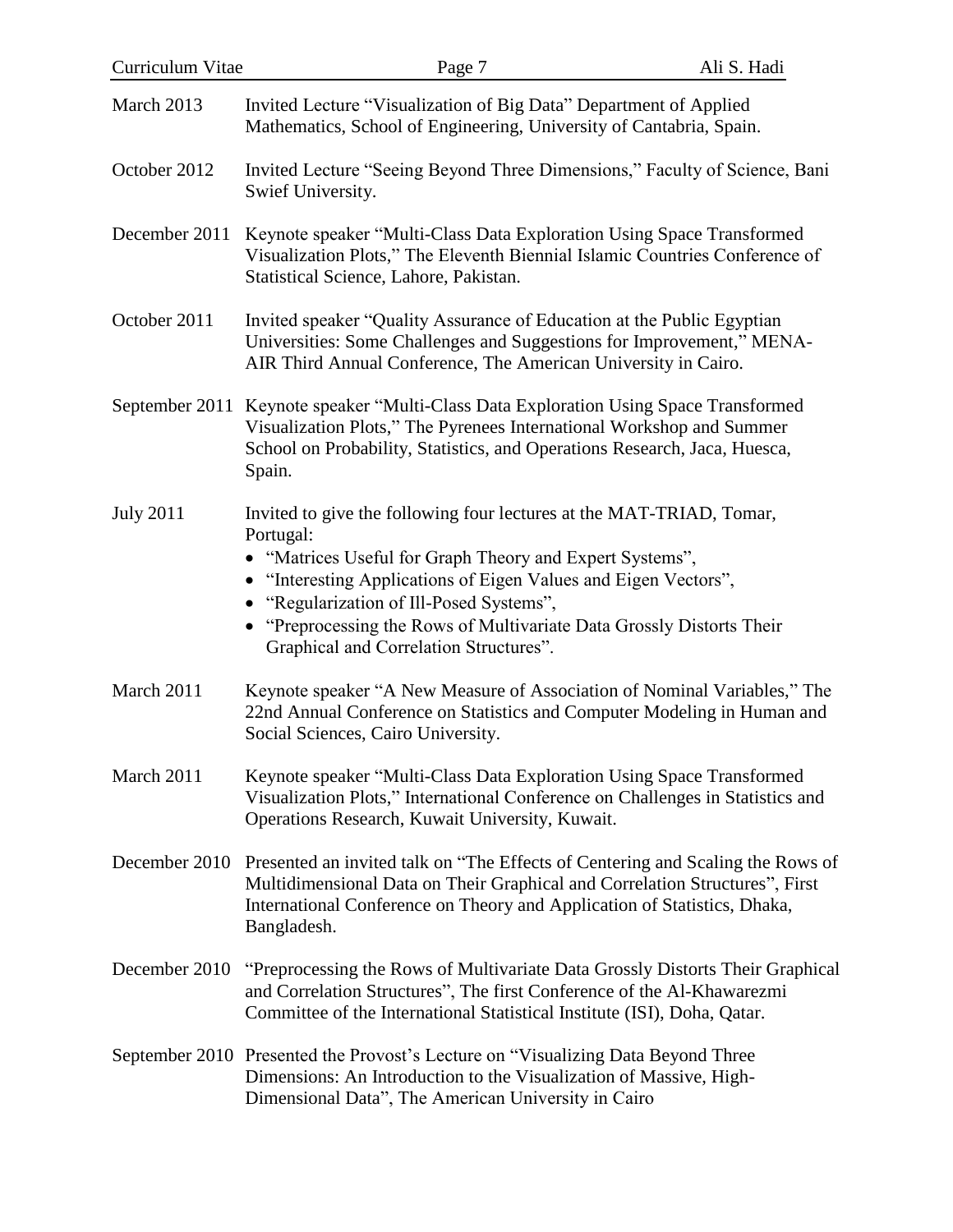| Curriculum Vitae | Page 8                                                                                                                                                                                                                                        | Ali S. Hadi |
|------------------|-----------------------------------------------------------------------------------------------------------------------------------------------------------------------------------------------------------------------------------------------|-------------|
| March 2010       | "A Method for Regularization of Ill-Posed Systems," The First International<br>Conference on Mathematics and Statistics, the American University of Sharja,<br>UAE.                                                                           |             |
| March 2010       | Keynote speaker "On the Visualization of Massive Hyperdimensional Data,"<br>The First International Conference on Mathematics and Statistics, the<br>American University of Sharja, UAE.                                                      |             |
| March 2010       | Keynote speaker "Two Graphs for the Visualization of Massive<br>Hyperdimensional Data," The 21st Annual Conference on Statistics and<br>Computer Modeling in Human and Social Sciences, Cairo University.                                     |             |
| February 2009    | "Parameter Estimation in Linear and Nonlinear Models with General<br>Heteroscedastic Structure" presented at the XXXI National Conference of<br>Statistics and Operations Research, Murcia, Spain.                                            |             |
|                  | November 2008 Presented an Invited talk, "Modeling Fatigue and Fracture of Engineering<br>Materials and Structures" at the International Computational Material Science<br>Workshop, Department of Physics, The American University in Cairo. |             |
| March 2008       | Presented an Invited Lecture, "Robust Regularized Regression Estimators" at<br>the 20 <sup>th</sup> Annual Conference on Statistics and Computer Modeling in Human<br>and Social Sciences, Cairo University.                                  |             |
| January 2008     | Presented an Invited talk, "Graduate Education at the Egyptian Universities:<br>Some Challenges and Suggestions for Improvement" at a Workshop by The 9th<br>of March Group, Cairo University.                                                |             |
|                  | December 2007 Presented a Keynote talk, "Extracting Knowledge from Very Large Data: Some<br>Challenges and Opportunities," at the 6thKnowledge, Economy &<br>Management Congress, Istanbul, Turkey.                                           |             |
| December 2007    | Presented a Keynote talk, "Sensitivity Analysis in Estimation Problems," at the<br>IX Meeting of the Islamic Countries Society of Statistical Sciences, Kuala<br>Lumpur, Malaysia.                                                            |             |
| October 2007     | Presented a Keynote talk, "Visualization of Massive, Hyperdimensional Data:<br>The L1-L2 Plot," at the University of Seville, Spain.                                                                                                          |             |
| May 2007         | Presented an Invited talk, "Sensitivity Analysis in Estimation Problems," at the<br>Conference on the Occasion of the Retirement of Mir Masoom Ali, Ball State<br>University, USA.                                                            |             |
| April 2007       | Presented a Keynote talk, "Modeling and Analysis of Extreme Events," at the<br>Third International Conference on Research and Education in Mathematics,<br>Kuala Lumpur, Malaysia.                                                            |             |
| February 2007    | Presented an Invited Lecture, "Data Analyses in Hospitality Industry:<br>Challenges and Opportunities," at the Data Mining and Computer Modeling                                                                                              |             |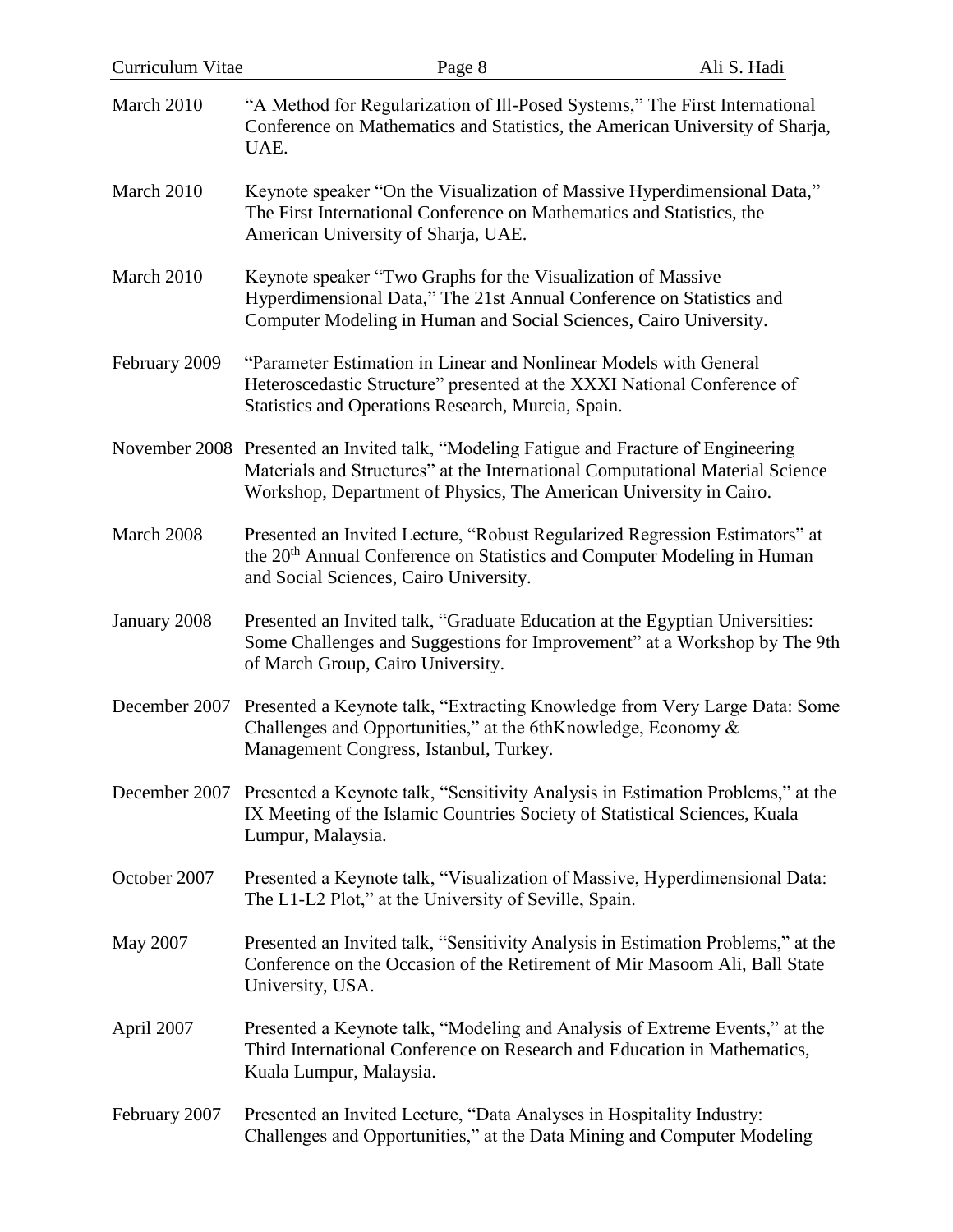| Curriculum Vitae | Page 9                                                                                                                                                                                                                        | Ali S. Hadi |
|------------------|-------------------------------------------------------------------------------------------------------------------------------------------------------------------------------------------------------------------------------|-------------|
|                  | Center of Excellence, Ministry of Communications and Information<br>Technology, Cairo, Egypt.                                                                                                                                 |             |
| February 2007    | Presented an Invited Lecture, "On the Expectation Maximization (EM)<br>Algorithm," at the Cornell Hotel Society Annual European Regional Meeting,<br>Cairo, Egypt.                                                            |             |
| December 2006    | Presented an Invited Lecture, "On the Visualization of Massive,<br>Hyperdimensional Data" Department of Statistics, Rajshahi University,<br>Bangladesh.                                                                       |             |
|                  | December 2006 Presented an Invited Lecture, "The Use and Abuse of Statistical Data Analyses<br>in Scientific Research," Faculty of Commerce, Assuit University.                                                               |             |
| <b>June 2006</b> | Presented an Invited Lecture, "On the Visualization of Massive,<br>Hyperdimensional Data" International Conference on Mathematical and<br>Statistical Modelling in Honor of Enrique Castillo, Ciudad Real, Spain.             |             |
| April 2005       | "Local Sensitivity Analysis in Estimation Problems" presented at the Fourth<br>International Symposium on Business and Industrial Statistics, in Palm Cove,<br>Tropical North Queensland, Australia.                          |             |
| March 2005       | Presented an Invited Lecture, "Sensitivity Analysis in Estimation Problems" at<br>the Seventeenth Annual Conference on Statistics and Computer Modeling in<br>Human and Social Sciences, Cairo University.                    |             |
| January 2005     | Presented an Invited Lecture, "Modeling and Analysis of Extreme Events,"<br>Department of Statistics, University of Neuchâtel                                                                                                 |             |
| <b>June 2004</b> | "Sensitivity Analysis in Reliability Based Optimization Design," presented at<br>the Fourth International Conference on Mathematical Methods in Reliability, in<br>Santa Fe, New Mexico.                                      |             |
| March 2004       | Presented an Invited Lecture, "On the Specification of Very Large, Complex<br>Probabilistic Models" at the Sixteenth Annual Conference on Statistics and<br>Computer Modeling in Human and Social Sciences, Cairo University. |             |
| December 2003    | Presented an Invited Lecture on "Modeling Extreme Events Data" at the 38th<br>Annual Conference on Statistics, Computer Science, and Operations Research,<br>Cairo University.                                                |             |
| April 2003       | Presented an Invited Lecture on "Recent Methods for the Detection of Unusual<br>Observations in Statistical Data" at the Department of Applied Mathematics,<br>School of Engineering, Cantabria University, Spain.            |             |
| March 2003       | Presented an Invited Lecture on "Bayesian Network Models and Their<br>Applications" at the Fifteenth Annual Conference on Statistics and Computer<br>Modeling in Human and Social Sciences, Cairo University.                 |             |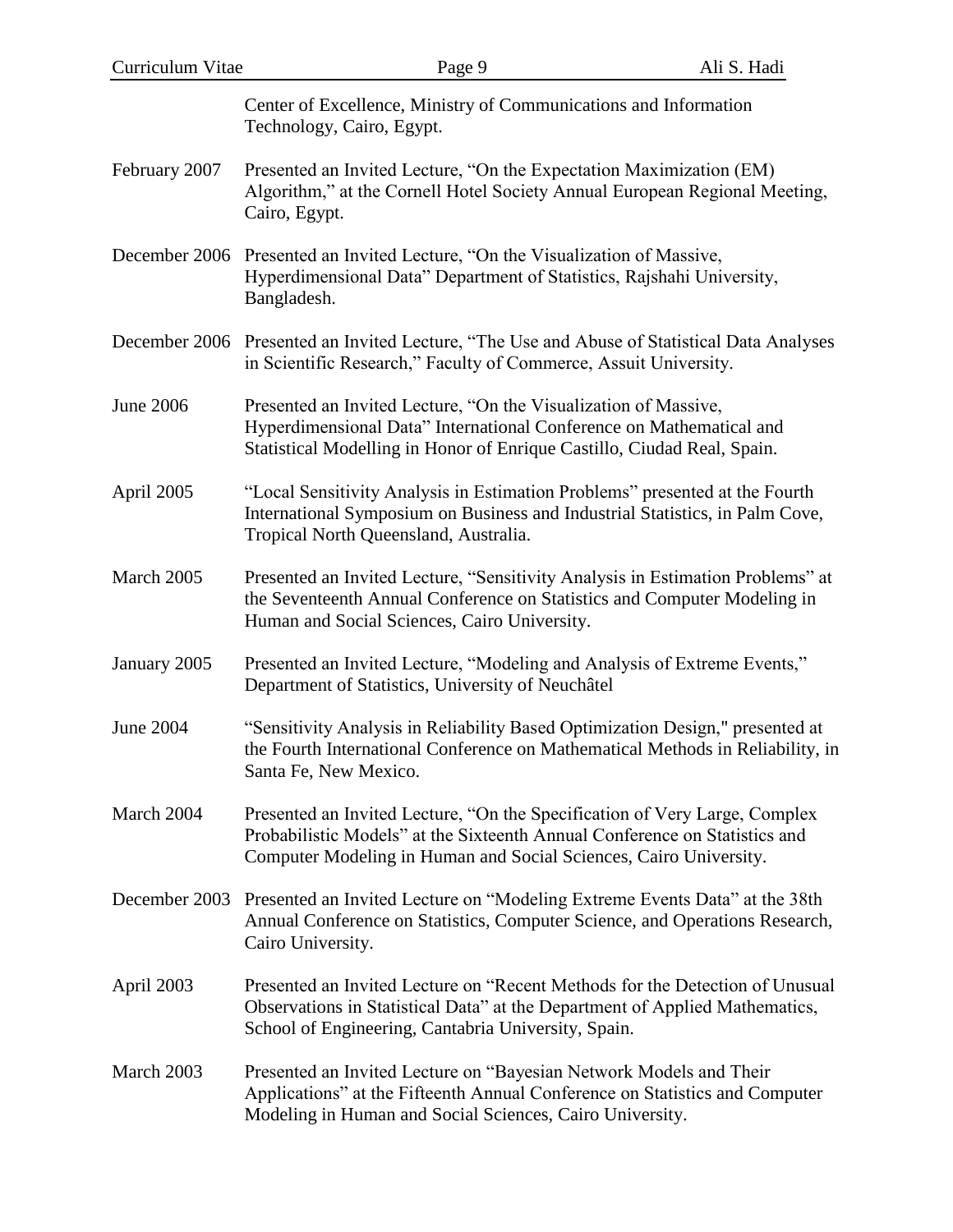| Curriculum Vitae | Page 10                                                                                                                                                                                                                                              | Ali S. Hadi |
|------------------|------------------------------------------------------------------------------------------------------------------------------------------------------------------------------------------------------------------------------------------------------|-------------|
|                  | November 2002 Presented an Invited Lecture on "Some Applications of Functional Networks in<br>Statistics and Engineering" at the Fourteenth Annual Conference on Statistics<br>and Computer Modeling in Human and Social Sciences, Cairo University. |             |
| August 2001      | Presented the "2001 Technometrics Invited Paper" at the 2001 Joint Annual<br>Meetings of five statistical.                                                                                                                                           |             |
| February 2001    | "An Elemental Percentile Method for Estimating Parameters and Quantiles of<br>Continuous Distributions of Random Variables" presented at the Department of<br>Statistics, Faculty of Economics and Political Sciences, Cairo University.             |             |
| August 2000      | Presented an Invited Lecture at the Annual Meeting of The American<br>Statistical Association, Indianapolis, Indiana.                                                                                                                                |             |
| August 1999      | Presented a Special Invited Lecture at the Annual Meeting of the International<br>Environmetrics Society, Athens, Greece.                                                                                                                            |             |
| March 1999       | Presented four lectures on Robust Regression Diagnostics at the Department of<br>Mathematics, Statistics, and Operations Research, La Laguna University,<br>Tenerife, Canary Islands, Spain.                                                         |             |
| February 1999    | Presented three public lectures at the Department of Mathematics, Cukurova<br>University, Adana, Turkey.                                                                                                                                             |             |
| Fall 1998        | Presented three public lectures as a Distinguished Visiting Professor at the<br>American University in Cairo.                                                                                                                                        |             |
| August 1997      | "A More Robust Outlier Identifier for Regression Data," presented at the<br>International Statistical Institute's 51st Session, Istanbul, Turkey.                                                                                                    |             |
| August 1997      | "Frechet Distance as a Diagnostic Tool for Diagnosing Elliptically Symmetric<br>Multivariate Data," presented at the Sixth International Workshop on "Matrix<br>Methods for Statistics," Istanbul, Turkey.                                           |             |
| August 1997      | "Improving Search-Based Inference in Bayesian Networks: Application to the<br>MAP Problem," presented at the Eighth International Conference of The<br>International Environmetrics Society, Innsbruck, Austria.                                     |             |
| August 1997      | "A Tutorial Introduction to Expert Systems and Their Applications," presented<br>at the Eighth International Conference of the International Environmetrics<br>Society, Innsbruck, Austria.                                                          |             |
|                  | December 1996 "Expert Systems and Uncertainty in Artificial Intelligence", presented at the<br>31st Annual Conference on Statistics, Computer Science, and Operations<br>Research, Cairo, Egypt.                                                     |             |
|                  | December 1996 Presented two seminars at the Faculty of Commerce, Ain Shams University,<br>Cairo, Egypt.                                                                                                                                              |             |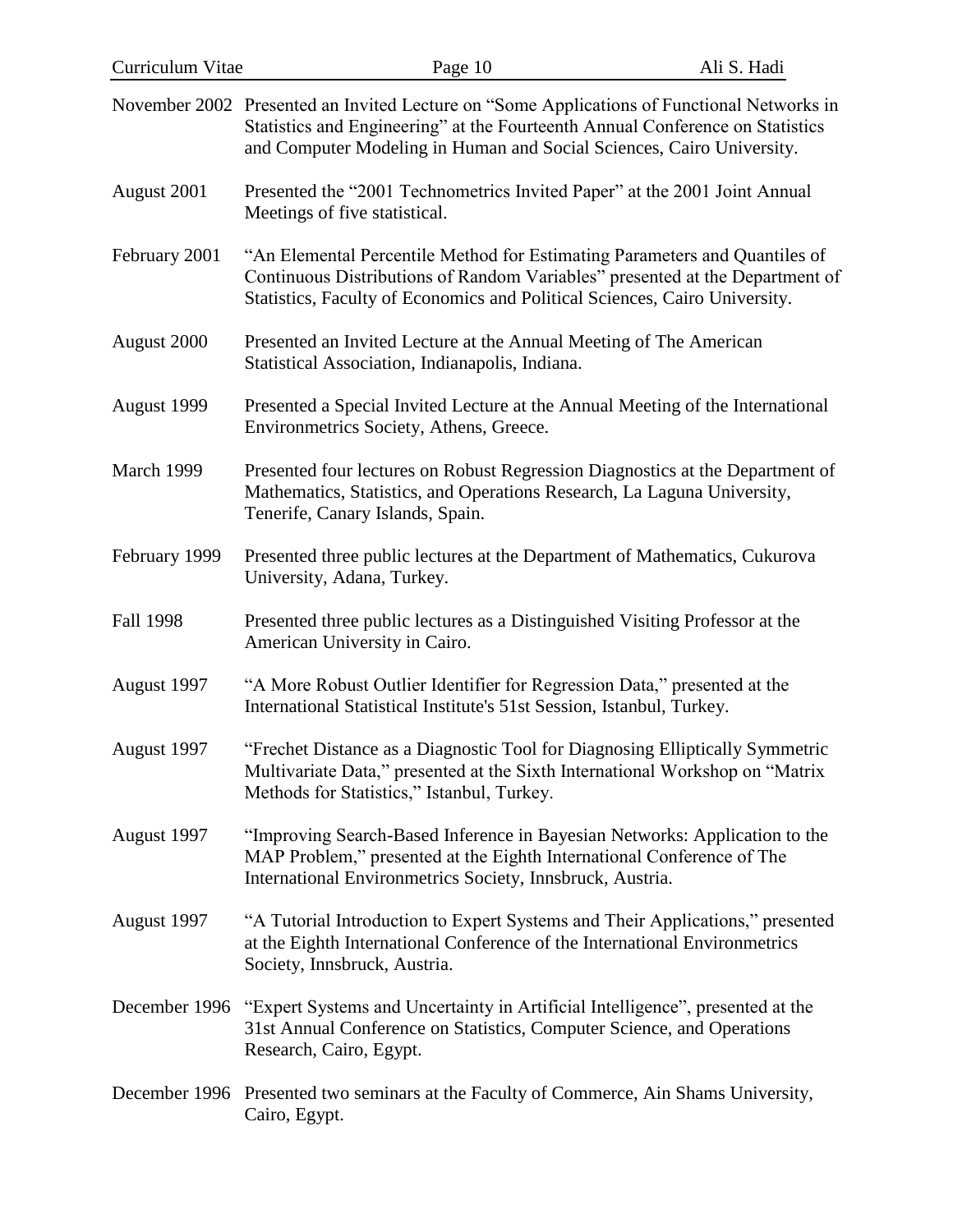| Curriculum Vitae | Page 11                                                                                                                                                                                                                                    | Ali S. Hadi |
|------------------|--------------------------------------------------------------------------------------------------------------------------------------------------------------------------------------------------------------------------------------------|-------------|
|                  | December 1996 "Outliers Detection in Multivariate and Regression Data" presented at the<br>Department of Statistics, Faculty of Economics and Political Sciences, Cairo<br>University.                                                     |             |
|                  | December 1996 Presented two seminars at the Department of Mathematics, Faculty of Science,<br>Mansura University, Mansura, Egypt.                                                                                                          |             |
|                  | September 1996 "Outlier Detection in Regression and Multivariate Data," presented at the First<br>NIU Symposium on Statistical Science, DeKalb, IL.                                                                                        |             |
| August 1996      | "Some Cautionary Notes on the Use of Principal Components Regression,"<br>presented at the Joint Annual Statistical Meetings, Chicago, IL.                                                                                                 |             |
| <b>July 1996</b> | Invited by the University of Cantabria, Laredo, Spain to teach a short course on<br>"Current Trends in Expert Systems and Network Models"                                                                                                  |             |
| February 1996    | Presented five seminars at the Department of Statistics, La Laguna University,<br>Tenerife, Canary Islands, Spain.                                                                                                                         |             |
|                  | December 1995 "Statistical Analysis of Extreme Wave Heights," presented at the Sixth<br>International Conference on Environmetrics sponsored by The International<br>Environmetrics Society, Kuala Lumpur, Malaysia.                       |             |
|                  | November 1995 Presented two seminars at the Department of Statistics, Kuwait University.                                                                                                                                                   |             |
|                  | November 1995 "Point Estimation by Maximum Trimmed Likelihood," International<br>Conference on Pure and Applied Mathematics, Bahrain.                                                                                                      |             |
| March 1995       | "Propagation of Uncertainty in Expert Systems," presented at the Statistics<br>Center, Cornell University.                                                                                                                                 |             |
| February 1995    | "Modeling Fatigue Life-Time Data," a colloquium presented at the Operations<br>Research and Industrial Engineering, Cornell University.                                                                                                    |             |
| January 1995     | "Point Estimation by Maximum Trimmed Likelihood," presented at the<br>Statistics Center, Cornell University.                                                                                                                               |             |
| December 1994    | A seminar on "Sensitivity Analysis in Statistics," presented at the School of<br>Engineering, University of Cantabria, Santander, Spain.                                                                                                   |             |
| August 1994      | "A Method for Estimating Parameters and Quantiles of Continuous<br>Distributions of Random Variables," presented at the Joint Annual Statistical<br>Meetings, Toronto.                                                                     |             |
| August 1994      | "Parameter and Quantile Estimation for the Generalized Extreme-Value<br>Distribution," presented at the Fifth International Conference on<br>Environmetrics sponsored by The International Environmetrics Society,<br>Burlington, Ontario. |             |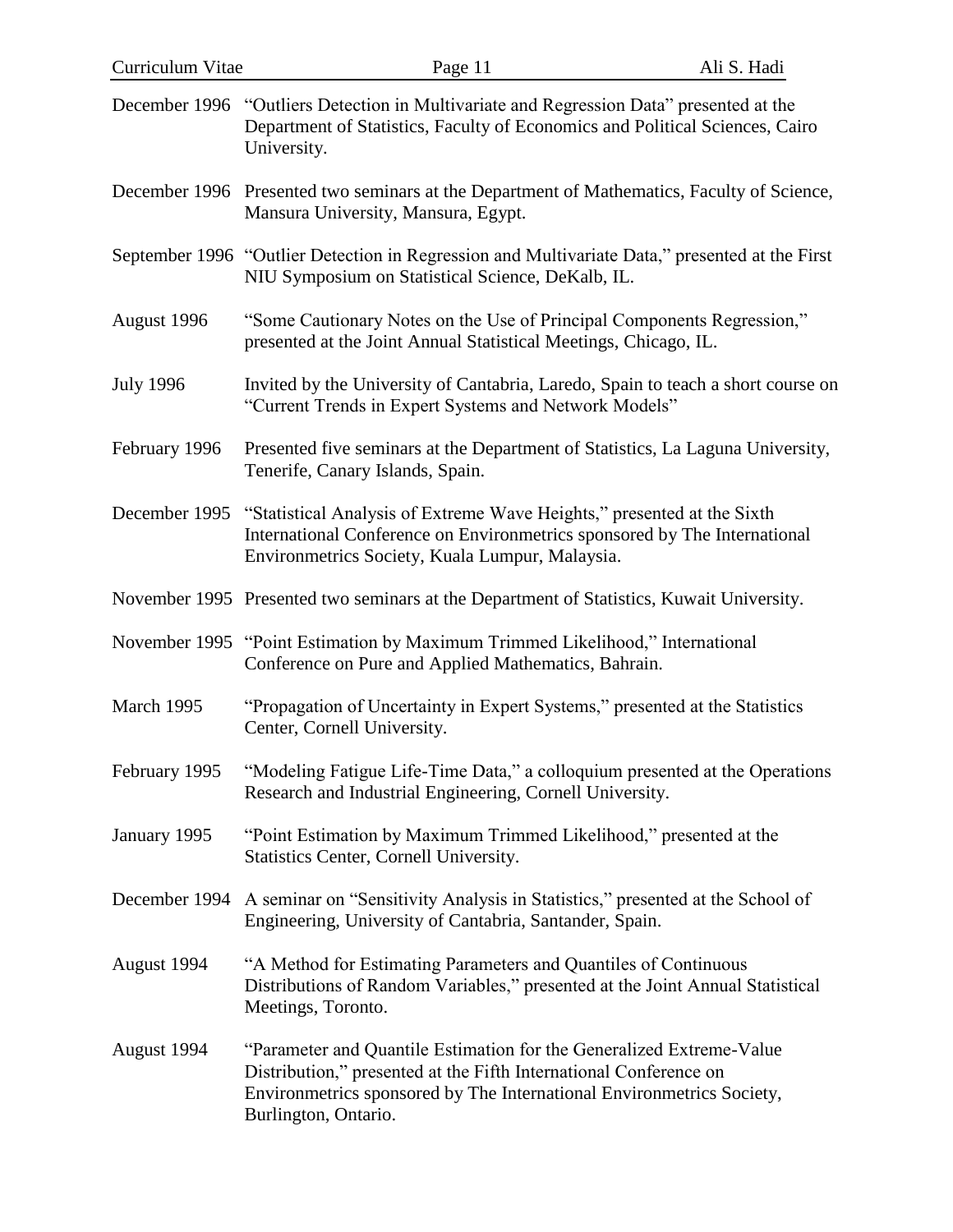| Curriculum Vitae | Page 12                                                                                                                                                                                                                                                                                                                              | Ali S. Hadi |
|------------------|--------------------------------------------------------------------------------------------------------------------------------------------------------------------------------------------------------------------------------------------------------------------------------------------------------------------------------------|-------------|
| <b>June 1994</b> | "Detection of Outliers in Biocybernetics and Biomedical Engineering Data,"<br>presented at the Conference on Statistics and Clinical Practice, Warsaw,<br>Poland.                                                                                                                                                                    |             |
| April 1994       | A seminar on "An Overview and Recent Developments in Regression<br>Diagnostics," presented at the University of Valencia, Valencia Spain.                                                                                                                                                                                            |             |
| March 1994       | A seminar on "Identification of Outliers in Multivariate Samples," presented at<br>the Department of Statistics and Econometrics, Carlos III University of<br>Madrid.                                                                                                                                                                |             |
| August 1993      | "Empirical Evaluations of Viable Methods for the Identification of Outliers in<br>Multivariate Data," presented at the International Statistical Institute's 49th<br>Session, Florence, Italy.                                                                                                                                       |             |
| August 1992      | "Procedures for the Identification of Multiple Outliers in Linear Models,"<br>presented at the Fourth International Conference on Environmetrics sponsored<br>by The International Environmetrics Society, Ispoo, Finland. Also presented at<br>the Department of Mathematical Sciences, University of Tampere, Tampere,<br>Finland. |             |
| March 1992       | The main speaker in the Umea University Winter Conference, Kittelfjall,<br>Sweden.                                                                                                                                                                                                                                                   |             |
| December 1991    | Presented three seminars at the Department of Statistics, King Saud University,<br>Riyadh, Saudi Arabia, December 1991.                                                                                                                                                                                                              |             |
| <b>June 1991</b> | Presented three seminars during at the Department of Statistics, University of<br>Umeå, Sweden.                                                                                                                                                                                                                                      |             |
| <b>May 1991</b>  | A seminar on "An Afternoon Full of Diagnostics for Regression and<br>Multivariate Data," presented at the Department of Mathematical Sciences,<br>University of Tampere, Finland.                                                                                                                                                    |             |
| May 1991         | A seminar on "A Statistical Analysis of Employment Discrimination Data,"<br>presented at the School of Business Studies, University of Vaasa, Vaasa,<br>Finland.                                                                                                                                                                     |             |
| March 1991       | Presented one public lecture and two technical lectures as part of my<br>Distinguished Visiting Professorship at the Department of Mathematical<br>Sciences, Clemson University, Clemson, SC.                                                                                                                                        |             |
| February 1991    | "Identifying Multiple Outliers in Multivariate Samples," presented at the<br>Statistics Center, Cornell University, Ithaca, NY. Also given at the Labor<br>Economics Workshop, New York State School of Industrial and Labor<br>Relations, Cornell University, Ithaca, NY, April 1991.                                               |             |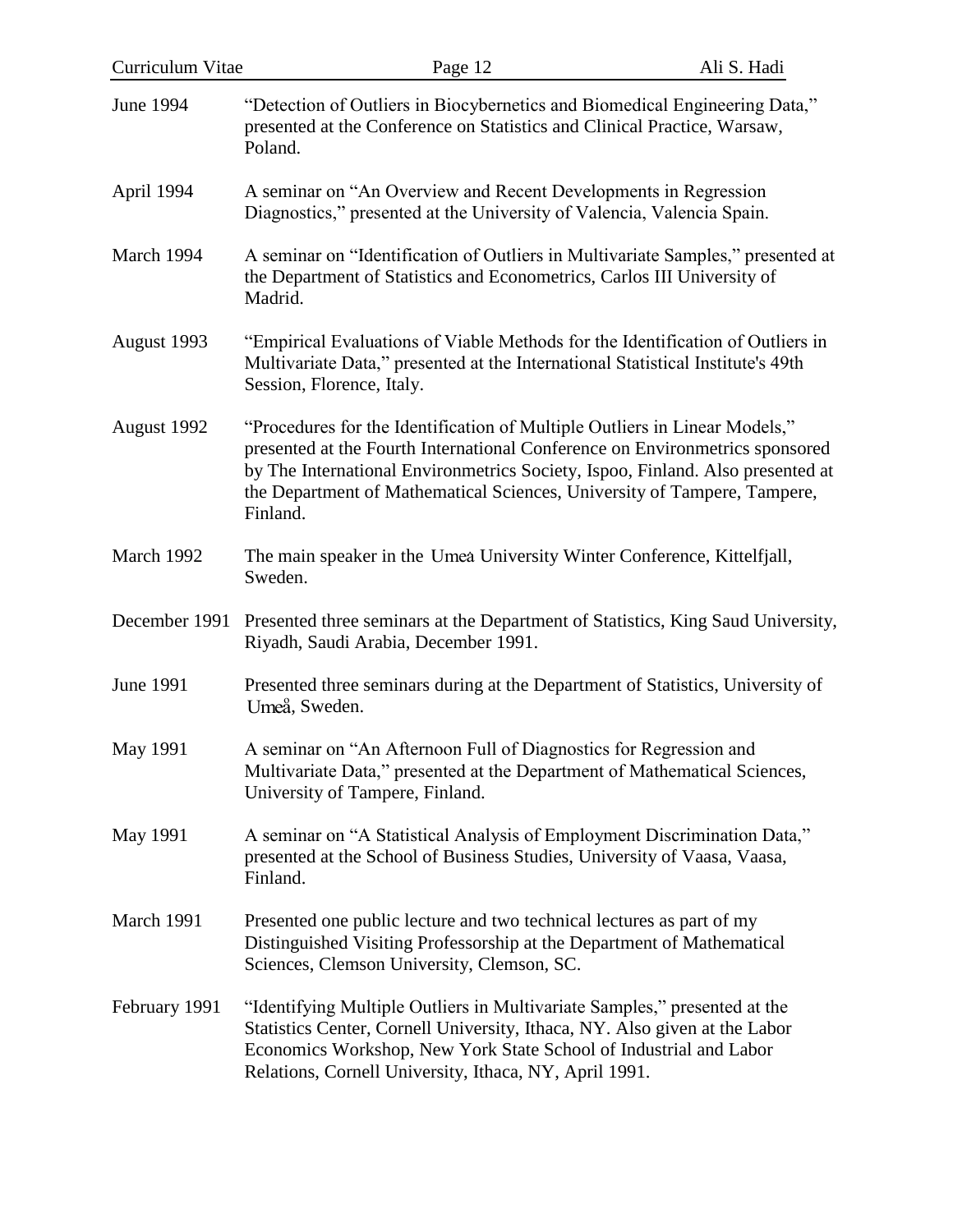| Curriculum Vitae | Page 13                                                                                                                                                                                                                                                      | Ali S. Hadi |
|------------------|--------------------------------------------------------------------------------------------------------------------------------------------------------------------------------------------------------------------------------------------------------------|-------------|
| September 1990   | "A New Measure of Overall Potential Influence in Linear Regression with<br>Applications to Environmental Data," presented at the Second International<br>Conference on Environmetrics sponsored by The International Environmetrics<br>Society, Como, Italy. |             |
| August 1990      | "A Stepwise Procedure for Identifying Multiple Outliers and Influential<br>Observations in Regression," presented at the Joint Annual Statistical<br>Meetings, Anaheim, CA.                                                                                  |             |
| August 1990      | "The Kodiak Island King Crab Fishery: A Graphical and Analytical Data<br>Analysis," presented at the Joint Annual Statistical Meetings, Anaheim, CA.                                                                                                         |             |
|                  | September 1989 "Two Graphical Displays for the Detection of Potentially Influential Subsets in<br>Regression," presented at the 47th Session of the International Statistical<br>Institute, Paris, France.                                                   |             |
| August 1989      | "Reconciling Different Concepts of Fairness in Employment Decisions,"<br>presented at the Joint Annual Statistical Meetings, Washington, D.C.                                                                                                                |             |
| April 1989       | "On Generalized Wald's Test," a seminar given at the Department of Statistics,<br>Operations Research, and Actuarial Science, Stern School of Business, New<br>York University, New York, NY.                                                                |             |
|                  | November 1988 "How Fair Can Employers Be?," a seminar given at the Labor Economics<br>Workshop, New York State School of Industrial and Labor Relations, Cornell<br>University, Ithaca, NY.                                                                  |             |
| August 1988      | "Assessing the Effects of Multiple-Rows on the Condition Number of a<br>Matrix," presented at the Joint Annual Statistical Meetings, New Orleans, LA.                                                                                                        |             |
| August 1988      | "Minimum Distance Method of Estimation and Testing When Statistics Have<br>Limiting Singular Multivariate Normal Distribution," presented at the Annual<br>Meeting of the Institute of Mathematical Statistics, Fort Collins, CO.                            |             |
| August 1987      | "The Influence of a Single Row on the Eigen Structure of a Matrix," presented<br>at the Joint Annual Statistical Meetings, San Francisco, CA.                                                                                                                |             |
| April 1987       | "Diagnosing Collinearity Influential Observations," a seminar cosponsored by<br>the Cornell Institute for Social and Economic Research, Ithaca, NY.                                                                                                          |             |
| August 1986      | "The Prediction Matrix: Its Properties and Role in Data Analysis," presented at<br>the Joint Annual Statistical Meetings, Chicago. IL.                                                                                                                       |             |
| April 1986       | "Impact of Simultaneous Deletion of a Variable and an Observation on a<br>Linear Regression Equation," presented at the Fourth Sheffield Conference on<br>Influential Data Analysis, University of Sheffield, Sheffield, England                             |             |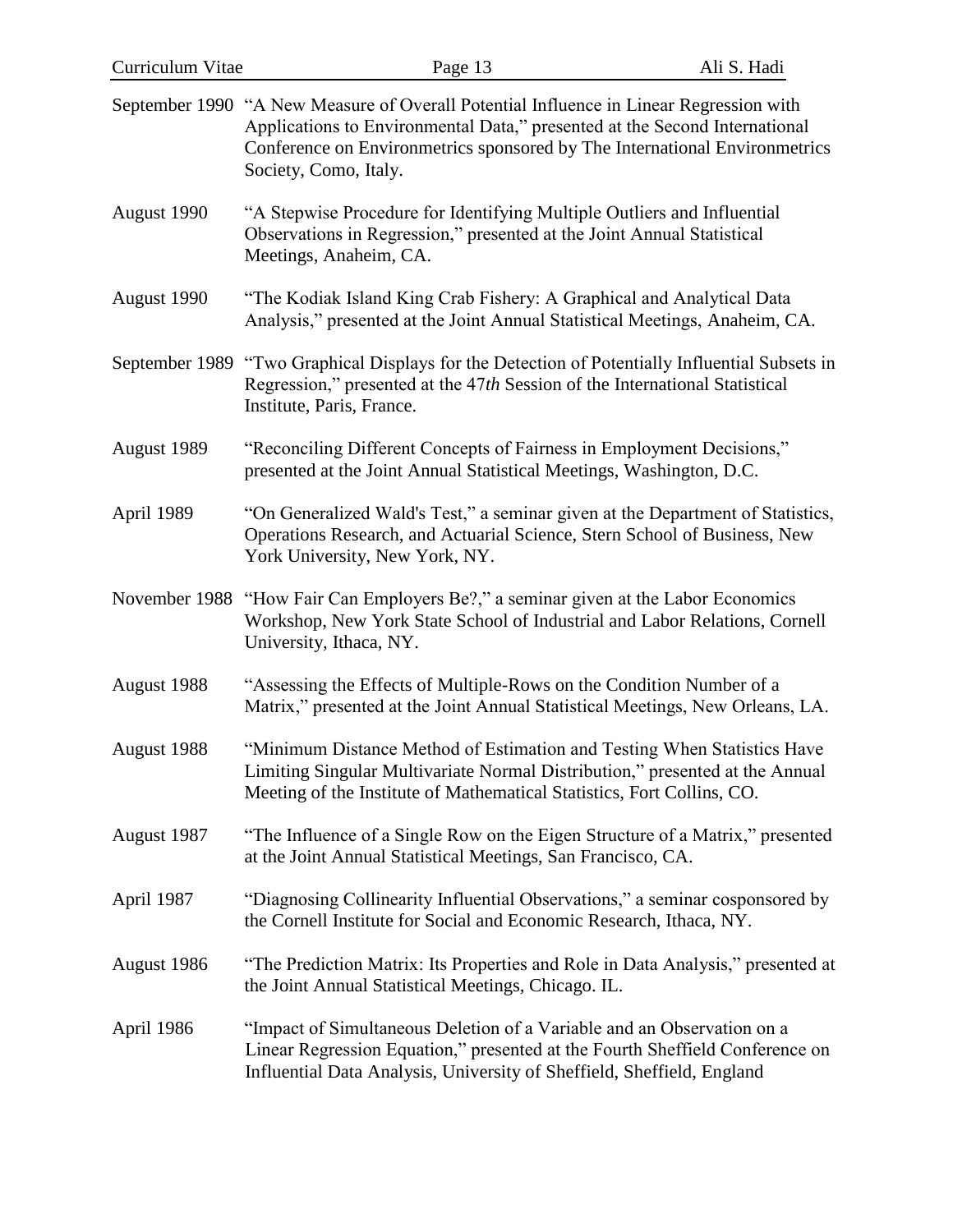#### **Short Courses:**

Invited to teach short courses on "*Sensitivity Analysis in Linear Regression*", "*Modern Data Analysis*", and "*Graphical Methods for Data Analysis*" by the following:

- The International Statistical Institute's 48th Session, Cairo, Egypt, 1991.
- The Energy Information Agency, Washington, DC, 1989.
- The Forty-Fourth Conference on Applied Statistics, American Society for Quality Control, Atlantic City, NJ, 1988.
- The Thirty-Fourth Conference on the Design ofExperiments,Las Cruces, NM., 1988.

# **Publications**

## **a) Books:**

- Chatterjee, S. and Hadi, A. S. (2012), *Regression Analysis by Example*, (5th Edition), New York: John Wiley & Sons. ISBN: 978-0-470-90584-05**.** Translated to Chinese, Korean, and Persian.
- Castillo, E., Hadi, A. S., Balakrishnan, N., and Sarabia, J. M. (2005), *Extreme Value and Related Models with Applications in Engineering and Science*, New York: John Wiley &Sons. ISBN: 0-471-67172-X
- Castillo, E., Gutiérrez, J. M., and Hadi, A. S. (1997), *Expert Systems and Probabilistic Network Models*, New York: Springer-Verlag. Translated to Spanish and published by the Spanish Academy of Engineers. ISBN: 0-387-94858-9
- Hadi, A. S. (1996), *Matrix Algebra as a Tool*, Belmont, CA: Duxbury Press. ISBN: 0-534- 23712-6
- Chatterjee, S. and Hadi, A. S. (1988), *Sensitivity Analysis in Linear Regression*, New York: John Wiley &Sons. ISBN: 0-471-82216-7

# **b) Edited Volumes:**

• Amin, Z. and Hadi, A. S. (Editors), (2010), "Proceedings of the Tenth Islamic Countries Conference on Statistical Sciences ICCS-X, (Two Volumes), American University in Cairo.

# **c) Book Chapters:**

- Minguez, R., Conejo, A. J., and Hadi, A. S., (2008), "Non-Gaussian State Estimation in Power Systems," in *Advances in Mathematical and Statistical Modeling*, (B. C. Arnold, N. Balakrishnan, J. M. Sarabia, and R. Mínguez, eds.), Birkhäuser Boston, Inc., 141–156.
- Castillo, E., Castillo, C., Hadi, A. S., and Sarabia, J. M. (2005), "Some New Methods for Local Sensitivity Analysis in Statistics," in *Advances on Distribution Theory, Order Statistics and Inference*, in Honor of Barry C. Arnold, (N. Balakrishnan and E. Castillo, Eds.), Boston: Birkhäuser Boston, Inc., June 16–18.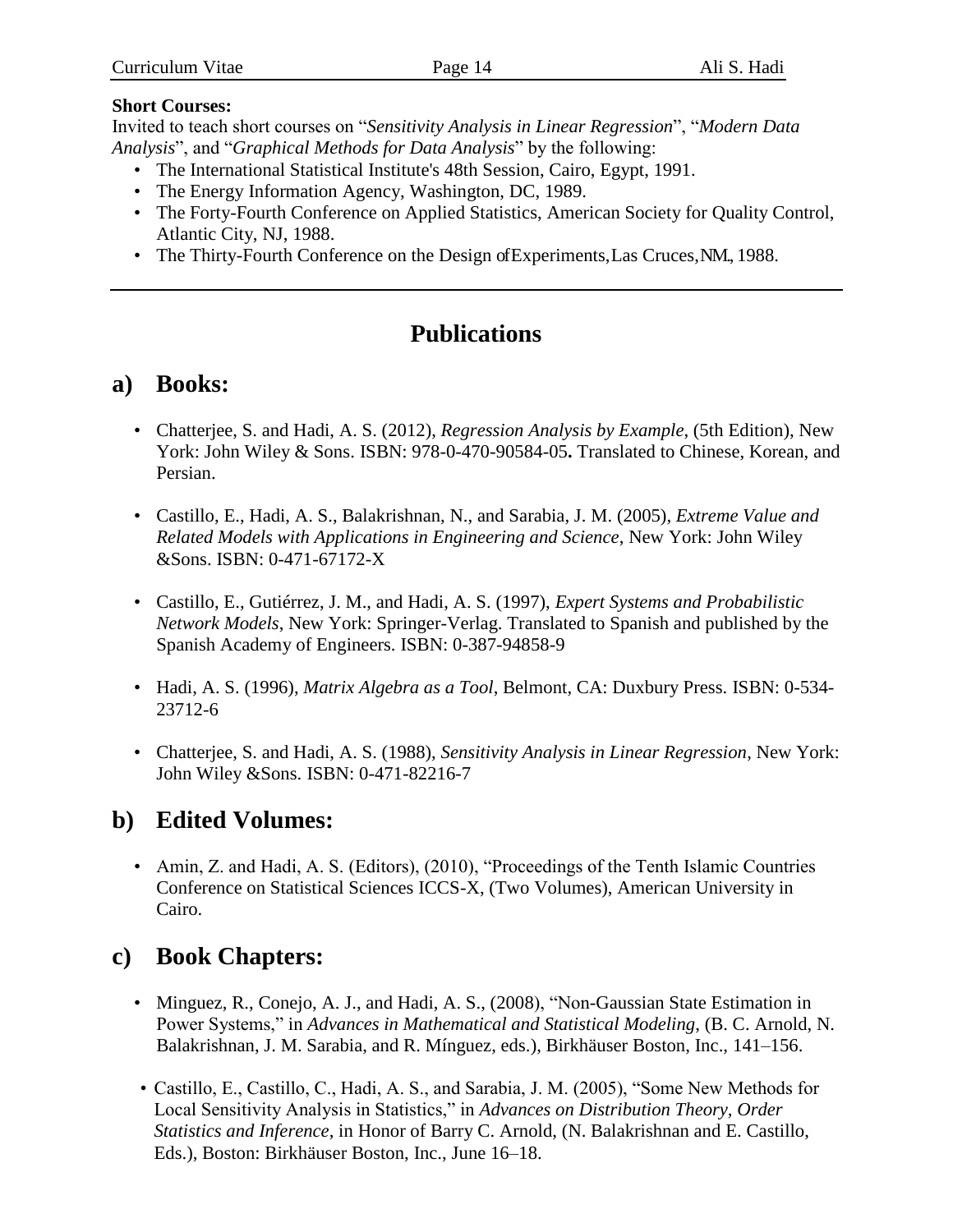- Castillo, E. and Hadi, A. S. (2000), "Some Probability Concepts for Engineers," in *Handbook of Industrial Automations*, (E. L. Hall and R. L. Shell, Eds.), New York: Marcel Dekker, 1–32.
- Castillo, E., Gutiérrez, J. M., and Hadi, A. S. (1998), "Algunas Aplicaciones de las Redes Bayesianas en Ingeniería," in Sistemas Expertos Probabilîsticos (I. R. Salavert, ed.), Universidad de Castilla-La Mancha, Spain, 265–301.
- Hadi, A. S., and Son, M. S. (1997), "Detection of Unusual Observations in Regression and Multivariate Data," Chapter 13 in *Handbook of Applied Economic Statistics*, (A. Ullah and D. E. A. Giles, Eds.), New York: Marcel Dekker, 441–463.
- Hadi, A. S. (1993), "Graphical Methods for Linear Models," Chapter 23 in *Handbook of Statistics: Computational Statistics*, (C. R. Rao, Ed.), Vol. 9, North-Holland Publishing Company, 775–802.

# **d) Book Reviews:**

- Hadi, A. S. (2003), "A Review of *Building and Solving Mathematical Programming Models in Engineering and Science* by E. Castillo, A. J. Conejo, P. Pedrigal, R. Garcia, and N. Alguacil," New York: John Wiley & Sons, *IIE Transactions*, 35, 918–919.
- Hadi, A. S. (1992), "A Review of *Finding Groups in Data: An Introduction to Cluster Analysis* by L. Kaufman and P. J. Rousseeuw, New York: John Wiley & Sons," *Technometrics*, 34, 1, 111–112.

## **e) Articles Published:**

- Touny, H. M., Moussa, A. S., and Hadi, A. S. (2020), "Fuzzy Multivariate Outliers with Application on the BACON Algorithm" IEEE World Congress on Computational Intellegence (IEEE WCCI 2020, Glasgo, UK).
- Taha, A. and Hadi, A.S. (2019), "Anomaly Detection for Categorical Data: A Review," *ACM Computing Surveys*, Vol. 52, Issue 2, Article 38, 1–35. https://doi.org[/10.1145/3312739.](https://doi.org/10.1145/3312739)
- Hadi, A. S. and Imon A. H. M. R. (2018) "Identification of Multiple Outliers in Spatial Data," *International Journal of Statistical Sciences*, Vol 16, 87–96.
- Refaat, E. and Hadi, A. S., (2018), "Constructing Composite Indices: Some Lessons from Developing an Economic and Social Rights Fulfillment Index for Egypt," *International Journal of Sociology and Social Policy*, Vol. 38, Issue: 1/2, 58–86 [https://doi.org/10.1108/IJSSP-12-2016-0135.](https://doi.org/10.1108/IJSSP-12-2016-0135)
- Hadi, A. S., and Imon R. A. H. M. (2017), "Identification of Outliers in Spatial Data," *Bulletin of the International Statistical Institute*.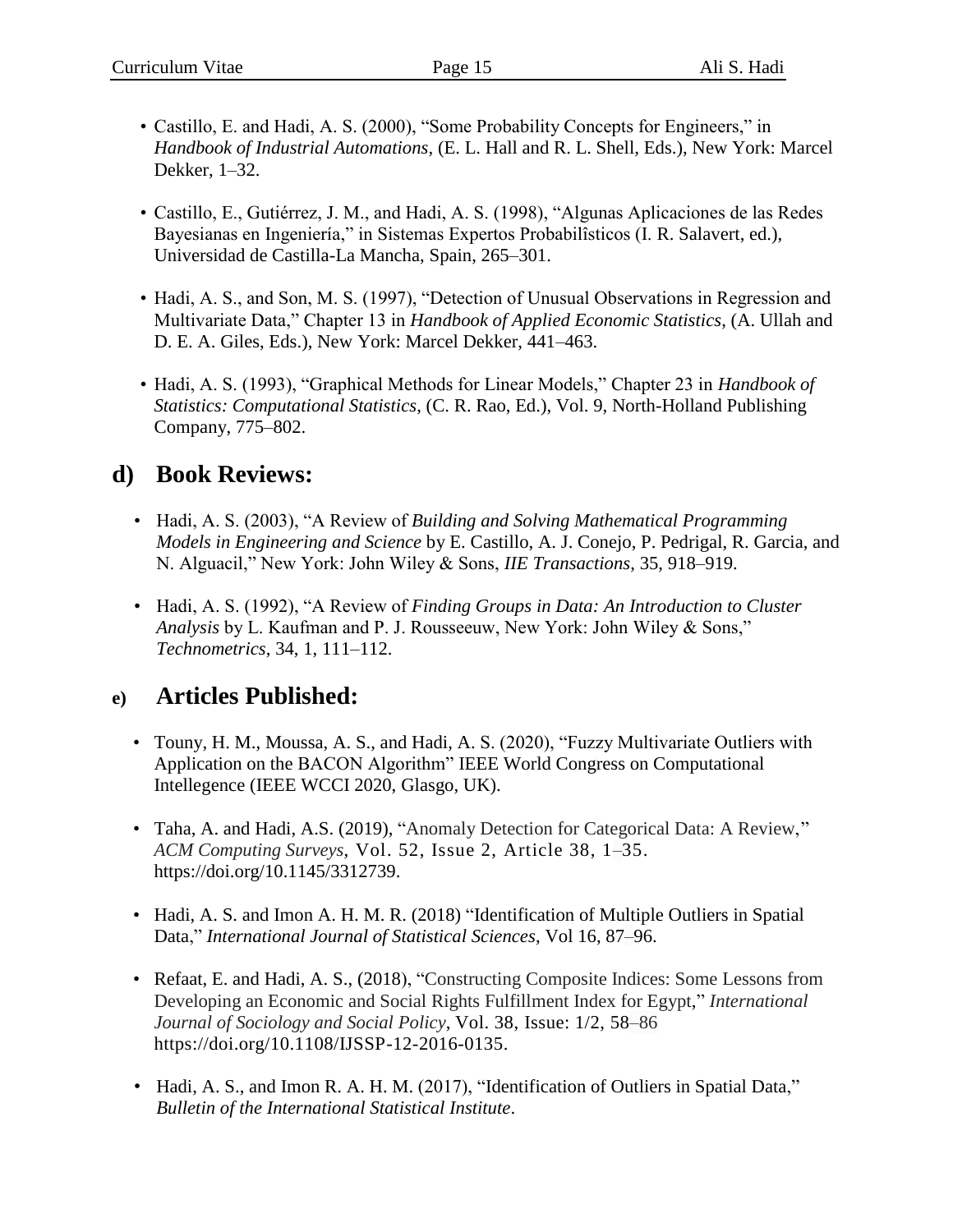- Taha, A. and Hadi, A. S., (2016), "Pair-wise Association for Categorical and Mixed Attributes," *Information Sciences*, Volume 346, 73–89. DOI: <http://dx.doi.org/10.1016/j.ins.2016.01.022>
- Hadi, A. S., El Naggar, A. A., and Abdel Bary, M. N. (2016), "New Model and Method for Portfolios Selection," *Applied Mathematical Sciences*, 10, 6, 263–288. <http://dx.doi.org/10.12988/ams.2016.58541>
- Nurunnabi, A. A. M., Hadi, A. S., and Imon, A. H. M. R, (2014), "Procedures for the Identification of Multiple Influential Observations in Linear Regression," *Journal of Applied Statistics*, 41, 1315–1331.
- Imon, R. and Hadi, A. S., (2013), "Identification of Multiple High-Leverage Points in Logistic Regression," *Journal of Applied Statistics*, 40, 2601–2616.
- Mwitondi, K.S., Moustafa, R. E. and Hadi, A. S. (2013), ["A Data-Driven Method for](https://scholar.google.com/citations?view_op=view_citation&hl=en&user=-8xAh5IAAAAJ&sortby=pubdate&citation_for_view=-8xAh5IAAAAJ:SP6oXDckpogC)  [Selecting Optimal Models based on Graphical Visualization of Differences in Sequentially](https://scholar.google.com/citations?view_op=view_citation&hl=en&user=-8xAh5IAAAAJ&sortby=pubdate&citation_for_view=-8xAh5IAAAAJ:SP6oXDckpogC)  [Fitted ROC Model Parameters,](https://scholar.google.com/citations?view_op=view_citation&hl=en&user=-8xAh5IAAAAJ&sortby=pubdate&citation_for_view=-8xAh5IAAAAJ:SP6oXDckpogC)" *Data Science Journal* 12, WDS247–WDS253.
- Taha, A. and Hadi, A. S. (2013), "A General Approach for Automating Outliers Identification in Categorical Data," *Proceedings of the 10th ACS/IEEE International Conference on Computer Systems and Applications* (*AICCSA* 2013), *Fes, Morocco*, l, 1–8.
- Kondylis, A., Hadi, A. S., and Werner, M. (2012), "The Bacon Approach for Rank-Deficient Data," *Pakistan Journal of Statistics and Operation Research, Statistics in the Twenty-First Century:* Special Volume in honor of Dr. Mir Masoom Ali on the Occasion of his Seventy-Fifth Birthday,8, 359–379.
- Castillo, E., Castillo, C. and Hadi, A. S. (2012), "Improving Parameter Estimation Using Constrained Optimization Methods," *Journal of Statistical Computation and Simulation*,83, 1471–1499.
- Moustafa, R. E., Hadi, A. S., and Symanzik, J. (2011), "Multi-Class Data Exploration Using Space Transformed Visualization Plots," *Journal of Computational and Graphical Statistics,*20, 298–315.
- Hadi, A. S. (2011), "Expert Systems," in *International Encyclopedia of Statistical Science*, (Miodrag Lovric, Ed.), New York: Springer, Part 5, 480–482.
- Hadi, A. S. (2011), **"**Ridge and Surrogate Ridge Regressions," in *International Encyclopedia of Statistical Science*, (Miodrag Lovric, Ed.), New York: Springer, Part 18, 1232–1234.
- Hadi, A. S., El Naggar, A. A., and Abdel Bary, M. N. (2010), "Two Proposals for Enhancing Global Optimal Portfolios," *Proceedings of the 22nd Annual Conference on Statistics and Computer Modeling in Human and Social Sciences*, Cairo University, 28–53.
- Moustafa, R. E. and Hadi, A. S. (2010), "A Method for Regularization of Ill-Posed Systems," *Proceedings of the First International Conference on Mathematics and Statistics*, American University of Sharja, UAE, 100383, AUS-ICMS'10-1–5.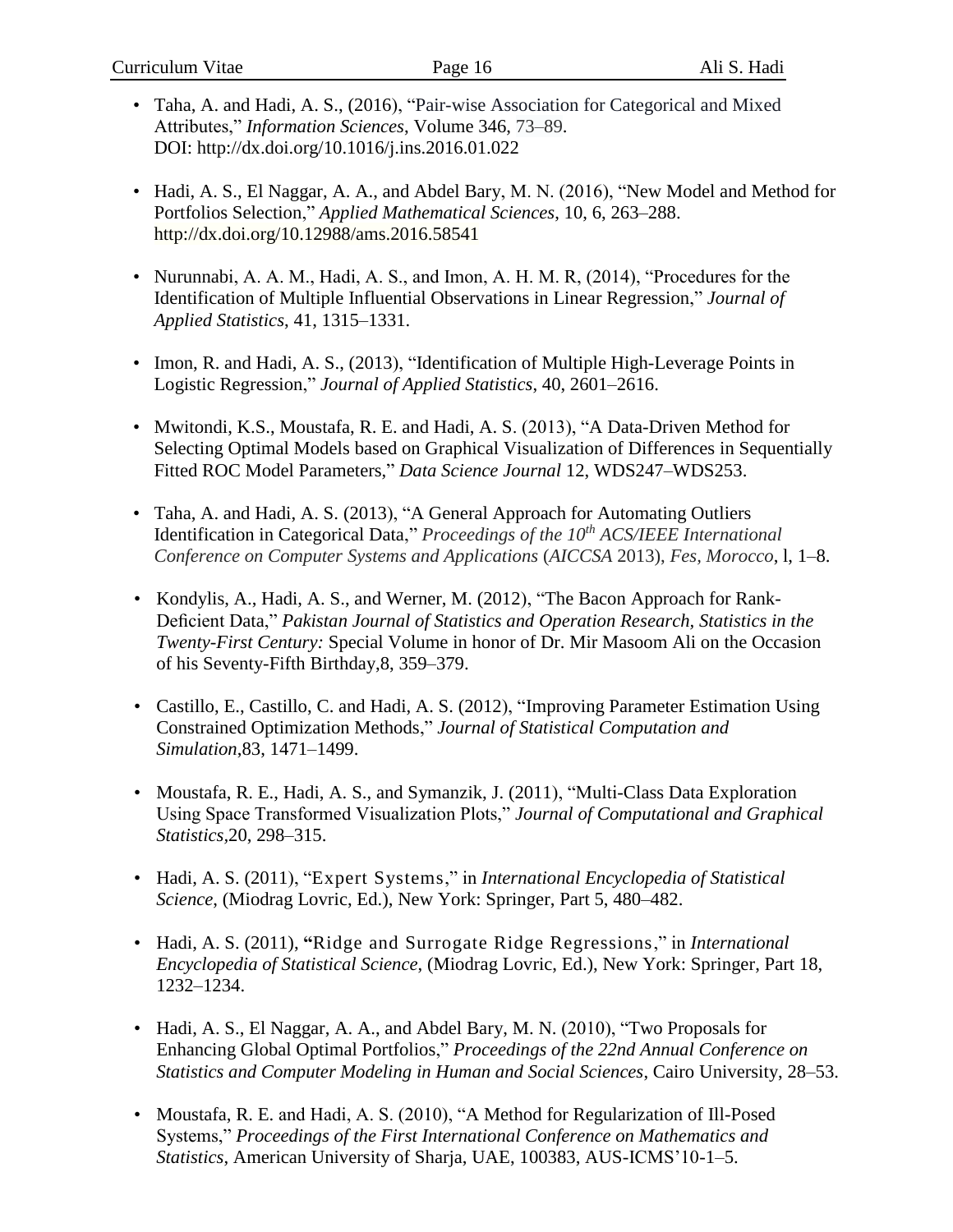- Amin, Z. and Hadi, A. S., (2010), "Fitting the Exponentiated Weibull Distribution to Failure Time Data," *Proceedings of the Tenth Islamic Countries Conference on Statistical Sciences* ICCS-X, Volume I, 424–450.
- Hadi, A. S., Imon, A. H. M. R., and Werner, M. (2009), "Detection of Outliers," *The Wiley Interdisciplinary Reviews: Computational Statistics,*1, 57–70. Available online at <http://www3.interscience.wiley.com/journal/122511038/issue>
- Moustafa, R. E. and Hadi, A. S. (2009), "Grand Tour and Andrews Plot," *The Wiley Interdisciplinary Reviews: Computational Statistics,*1, 245–250.
- Castillo, E., Hadi, A. S., and Minguez, R. (2009), "Diagnostics for Nonlinear Regression," *Journal of Statistical Computation and Simulation*, 79, 1109–1128.
- Castillo, E., Castillo, C., Hadi, A. S., and Sarabia, J. M. (2009), "Combined Regression Models," *Computational Statistics*, 24, 37–66.
- Hadi, A. S. and Sakr, A. (2009), **"**A Boosted Approach for Bayesian Network Structure Learning**,"** *Proceedings of the 21st Annual Conference on Statistics and Computer Modeling in Human and Social Sciences*, Cairo University, 138–157.
- Castillo, E., Castillo, C., Hadi, A. S., and Minguez, R. (2008), "Duality and Local Sensitivity Analysis in Least Squares, Minimax, and Least Absolute Values," *Journal of Statistical Computations and Simulation*, 78, 887–909.
- Castillo, E., Castillo, C., Hadi, A. S., and Sarabia, J. M. (2008), "Local Sensitivity Analysis in Estimation Problems," *Journal of Computational and Graphical Statistics*, 17, 703–725.
- Imon, R. and Hadi, A. S., (2008), "Identification of Multiple Outliers in Logistic Regression," *Communications in Statistics – Theory and Methods*, 37, 1697–1709.
- Castillo, E., Castillo, C., and Hadi, A. S. (2008), "Sensitivity Analysis in Ordered and Restricted Parameter Models," *Journal of Statistical Planning and Inference*, 138, 1556– 1576.
- Castillo, E., Fernández-Canteli, A., Hadi, A. S., and Lopez-Aenlle, M. (2007), "A Fatigue Model with Local Sensitivity Analysis," *Fatigue and Fracture of Engineering Materials and Structures*, 30: 149–168.
- Castillo, E., Hadi, A. S., Lacruz, B., and Pruneda, R. E., (2007), "Semi-Parametric Nonlinear Regression and Transformation Using Functional Networks," *Computational Statistics and Data Analysis*,52, 2129–2157.
- El-Sebakhy, E. A.; Hadi, A. S.; Faisal, K. A. (2007), **"**Iterative Least Squares Functional Networks Classifiers**,"** *IEEE Transactions on Neural Networks*,18, 844–850.
- Kondylis, A. and Hadi, A. S. (2006), "Derived Components Regression Using the BACON Algorithm," *Computational Statistics and Data Analysis*, 51, 556–569.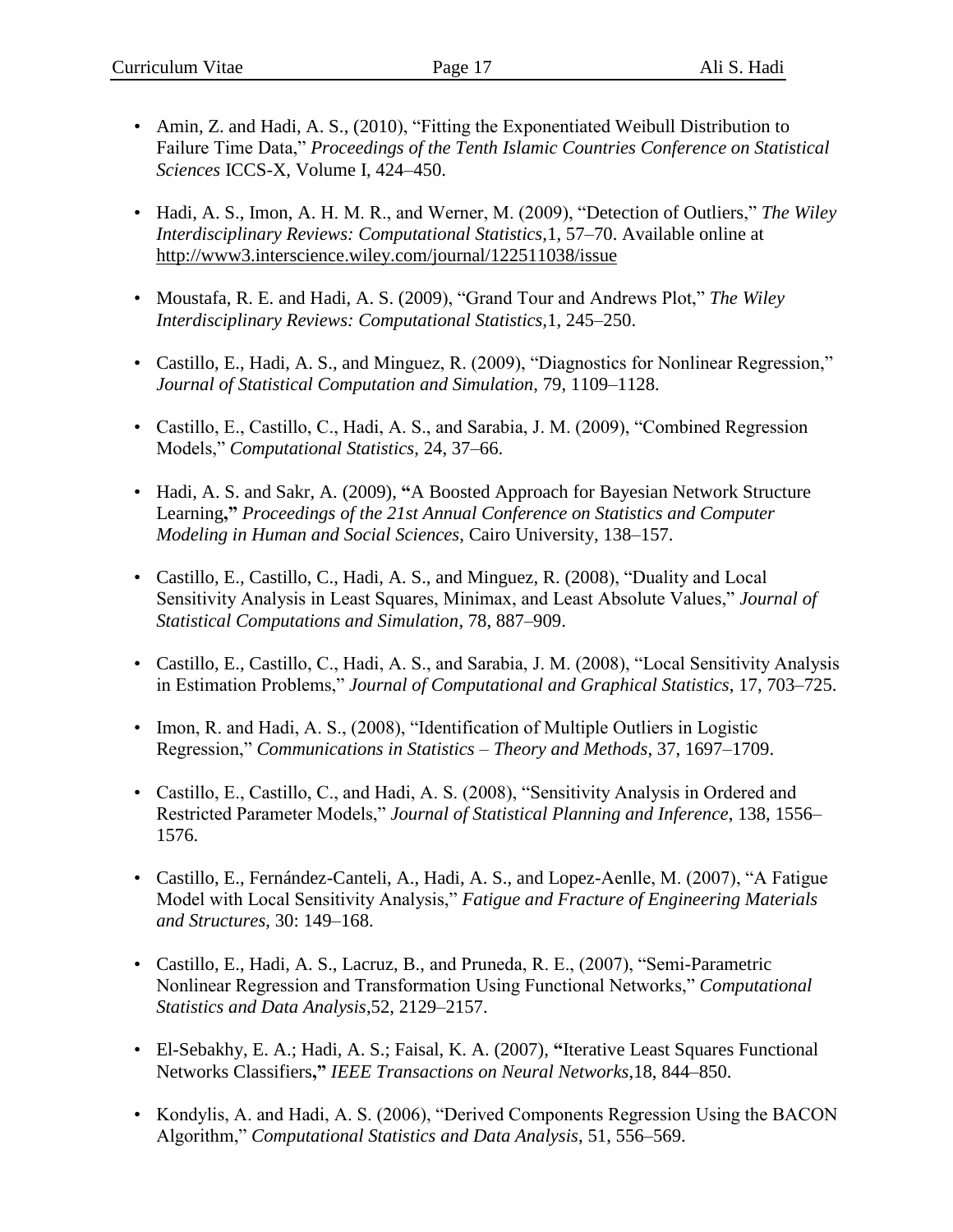- Billor, N., Chatterjee, S., and Hadi, A. S., (2006), "A Re-Weighted Least Squares Method for Robust Regression Estimation," *American Journal of Mathematical and Management Sciences*, 26, 229–252.
- Castillo, E. and Hadi, A. S. (2006), "Bayesian Networks," in *Encyclopedia of Statistical Sciences*, Second Edition, (Samuel Kotz, N. Balakrishnan, Campbell B. Read and Brani Vidakovic, eds.), 1, 425–435.
- Castillo, E. and Hadi, A. S. (2006), "Functional Networks," in *Encyclopedia of Statistical Sciences*, Second Edition (Samuel Kotz, N. Balakrishnan, Campbell B. Read and BraniVidakovic, eds.), 4, 2573–2583.
- Castillo, E. and Hadi, A. S. (2006), "Markov Networks," in *Encyclopedia of Statistical Sciences*, Second Edition (Samuel Kotz, N. Balakrishnan, Campbell B. Read and BraniVidakovic, eds.), 7, 4535–4546.
- Moustafa, R. E., and Hadi, A. S. (2006), "Fast and Efficient Graphs for Exploring Massive, Hyperdimensional Data,'' *Computing Science and Statistics*, 38.
- Moustafa, R. E., Hadi A., S., (2006), "Visualizing Hyper-Dimensional Data with the L1-L2 Plot," *Proceedings of the Hawaii International Conference on Statistics, Mathematics and Related Fields*, 1282–1291.
- Minguez, R., Castillo, E., and Hadi, A. S., (2005), "Solving the Inverse Reliability Problem Using Decomposition Techniques," *Structural Safety*, 27, 1–23.
- Castillo, E. and Hadi, A. S. (2004), "Sensitivity Analysis in Estimation Problems," *Proceedings of the 17th Annual Conference on Statistics and Computer Modeling in Human and Social Sciences*, Cairo University, 5–29.
- Castillo, E., Hadi, A. S., Conejo, A., and Fernández-Canteli, A., (2004), "A General Method for Local Sensitivity Analysis with Application to Regression Models and Other Optimization Problems," *Technometrics*, 46, 430–444.
- Minguez, R., Castillo, E. and Hadi, A. S. (2004), "Sensitivity Analysis in Reliability Based Optimization," in *Proceedings of the Fourth International Conference on Mathematical Methods in Reliability*, Santa Fe, New Mexico, World Scientific Publishing, *Series on Quality, Reliability and Engineering Statistics*, June 21-25, 2004. Santa Fe, New Mexico.
- Castillo, E., Castillo, C., Hadi, A. S., and Sarabia, J. M., (2004), "Some New Methods for Local Sensitivity Analysis in Statistics," *Proceedings of the International Conference on Distribution Theory, Order Statistics and Inference in Honor of Barry C. Arnold,* June 16– 18, 2004, 1–15.
- Castillo, E. and Hadi, A. S. (2004), "On the Specification of Very Large, Complex Probabilistic Models," *Proceedings of the Sixteenth Annual Conference on Statistics and Computer Modelling in Human and Social Sciences*, Cairo University, 1.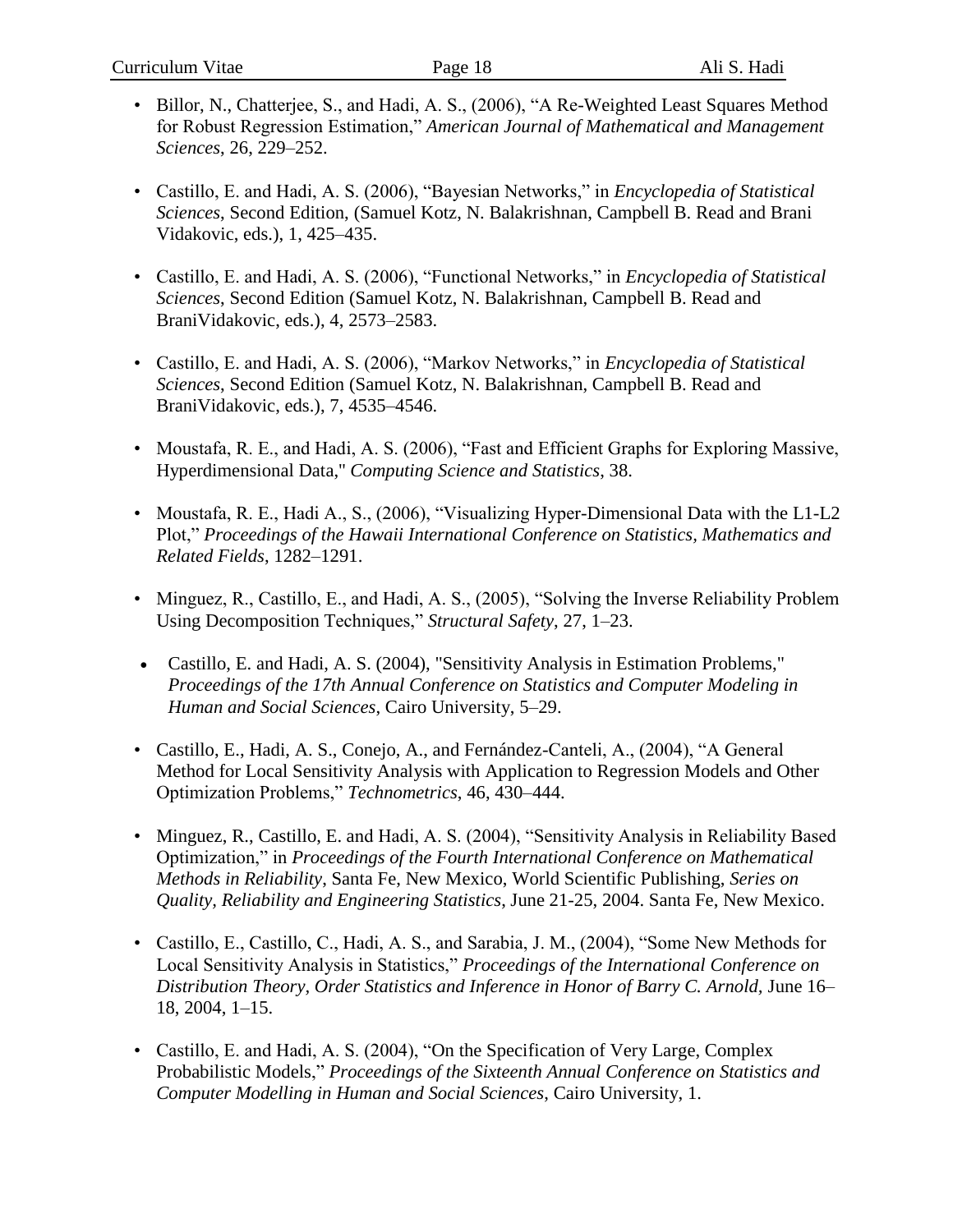- Castillo, E. and Hadi, A. S. (2003), "Modelling Extreme Events Data" *Proceedings of the 38th Annual Conference on Statistics, Computer Science, and Operations Research*, Cairo University, 1–14.
- Castillo, E., Hadi, A. S., Lacruz and, B., and Pruneda, R. E. (2003), "Functional Network Models in Statistics," *Monografías del Seminario Matamático García de Galdeano*, 27, 174–177.
- Billor, N., Hadi, A. S., and Kiral, G. (2003), "A Comparison of Multiple Outlier Detection Methods for Regression Data," *Proceedings of the Statistical Computing Section, American Statistical Association*, 1718–1723.
- Castillo, E. and Hadi, A. S. (2003), "Bayesian Network Models and Their Applications," *Proceedings of the Fifteenth Annual Conference on Statistics and Computer Modeling in Human and Social Sciences*, Cairo University, 1–16.
- Hadi, A. S. and Nyquist, H. (2002), "Sensitivity Analysis in Statistics," *Journal of Statistical Studies*: *A Special Volume in Honor of Professor Mir Masoom. Ali's 65th Birthday*, 18, 125–138.
- Castillo, E., Hadi, A. S., Lacruz, B., and Sarabia, J. M. (2002), "Constrained Mixture Distributions," *Metrika*, 55, 247–269.
- [Ortigosa, D., Castillo,](javascript:visitAuthor(%22D_Ortigosa%20E_Castillo%22)) E., and [Hadi,](javascript:visitAuthor(%22A_S_Hadi%22)) A. S. (2002), "Sensitivity Analysis Using Duality Approaches", *SAMO*, 2002, Venice.
- Castillo, E. and Hadi, A. S. (2002), "Neural and Functional Networks and Their Applications," *Proceedings of the Fourteenth Annual Conference on Statistics and Computer Modeling in Human and Social Sciences*, Cairo University, 1–12.
- Castillo, E., Gutiérrez, J. M., Hadi, A. S., and Lacruz, B. (2001), "Some Applications of Functional Networks in Statistics and Engineering," *Technometrics,* 43, 10–24. This paper received the "**2001Technometrics Invited Paper Award**" and was presented as such at the Joint Annual Meetings of five statistical societies in Atlanta, GA (August 7, 2001).
- Castillo, E., Hadi, A. S., Lacruz, B., and Sarabia, J. M. (2001), "Regression Diagnostics for the Least Absolute Value and the Minimax Methods," *Communications in Statistics: Theory and Methods,* 30, 6, 1197–1225.
- Castillo, E., Hadi, A., and Lacruz, B. (2001), "Optimal Transformations in Multiple Linear Regression Using Functional Networks," *Proceedings of the International Work-Conference on Artificial and Natural Neural Networks*. IWANN 2001, in *Lecture Notes in Computer Science* 2084, *Part I*, 316–324.
- Billor, N., Chatterjee, S., and Hadi, A. S. (2001), "Iteratively Re-weighted Least Squares Method for Outlier Detection in Linear Regression," *Bulletin of the International Statistical Institute,* 1, 479–480.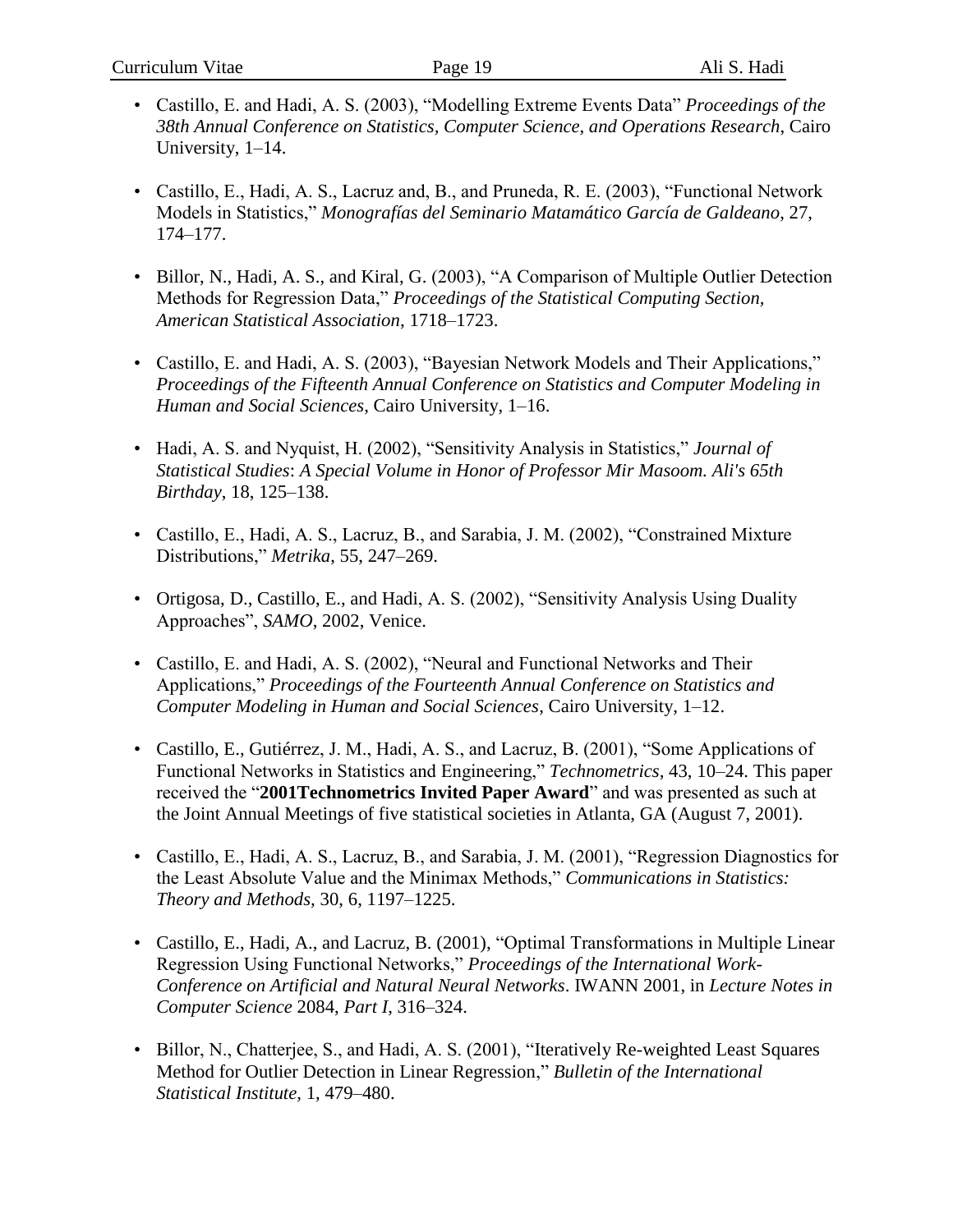- Billor, N., Hadi, A. S., and Velleman, P. F. (2000), "BACON: Blocked Adaptive Computationally-Efficient Outlier Nominators," *Computational Statistics and Data Analysis,* 34, 279–298.
- Castillo, E., Cobo, A., Gómez-Nesterkín, and Hadi, A. S. (2000), "A General Framework for Functional Networks," *Networks*, 35, 70–82.
- Castillo, E., Hadi, A. S., and Sarabia, J. M. (1999), "A Constrained Optimization Method for Fitting Prediction Models," *Journal of Economic and Social Research,* 1, 35–63.
- Dodge, Y. and Hadi, A. S. (1999), "Simple Graphs and Bounds for the Elements of the Hat Matrix," *Journal of Applied Statistics*, 26, 817–823.
- Hadi, A. S. and Nyquist, H. (1999), "Frechet Distance as a Tool for Diagnosing Elliptically Symmetric Multivariate Data," *Linear Algebra and Its Applications*, 289, 183–201.
- Castillo, E., Fernández-Canteli, A., and Hadi, A. S. (1999), "On Fitting a Fatigue Model to Data," *International Journal of Fatigue*, 21, 97–106.
- Castillo, E., Hadi, A. S., Jubete, F., and Solares, C. (1999), "An Expert System for Coherent Assessment of Probabilities in Multigraph Models," *Networks*, 33, 193–206.
- Castillo, E., Hadi, A. S., and Sarabia, J. M. (1998), "A Method for Estimating Lorenz Curves," *Communications in Statistics, Theory and Methods,* 27, 2037–2063*.*
- Hadi, A. S. (1999), "An Interesting Property of Mahalanobis Distances," *Econometric Theory*, Problem 99.1.2, 15, 151–152.
- Gutiérrez, J. M., and Hadi, A. S. (1998), "Improving Search-Based Inference in Bayesian Networks," *Proceedings of the Eleventh International Florida Artificial Intelligence Research Symposium,* 405–409*.*
- Hadi, A. S. and Ling, R. F. (1998), "Response to Cuadras' LTE," *The American Statistician*, 52, 371*.*
- Hadi, A. S. and Ling, R. F. (1998), "Some Cautionary Notes on the Use of Principal Components Regression," *The American Statistician*, 52, 15–19.
- Castillo, E., Gutiérrez, J. M., and Hadi, A. S. (1998), "Modeling Probabilistic Networks of Discrete and Continuous Variables," *Journal of Multivariate Analysis*, 64, 48–65.
- Hadi, A. S. and Velleman, P. F. (1997), "Computationally Efficient Adaptive Methods for the Identification of Outliers and Homogeneous Groups in Large Data Sets," *Proceedings of the Statistical Computing Section, American Statistical Association*, 124–129.
- Castillo, E. and Hadi, A. S. (1997), "Fitting the Generalized Pareto Distribution to Data," *Journal of the American Statistical Association*, 92, 1609–1620.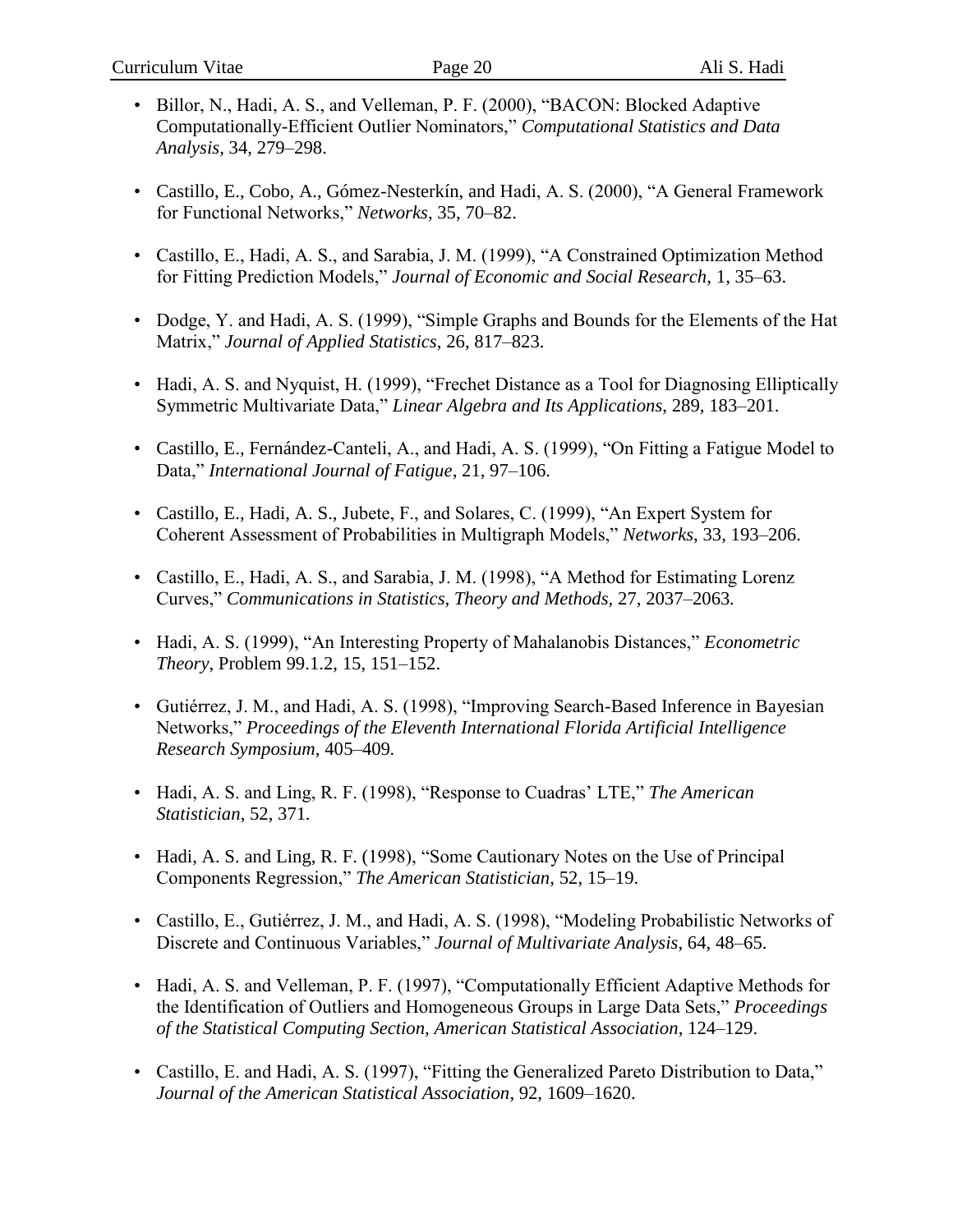- Hadi, A. S. and Luceño, A. (1997), "Maximum Trimmed Likelihood Estimators: A Unified Approach, Examples, and Algorithms," *Journal of Computational Statistics & Data Analysis*, 25, 251–272.
- Castillo, E., Gutiérrez, J. M., and Hadi, A. S. (1997), "Combining Multiple Directed Graphical Representations into a Single Probabilistic Model," *Proceedings of the Seventh Conference of the Spanish Association for Artificial Intelligence,* 97, 645–652.
- Hadi, A. S. and Simonoff, J. S. (1997), "A More Robust Outlier Identifier for Regression Data," *Bulletin of the International Statistical Institute,* 281–282.
- Castillo, E., Gutiérrez, J. M., and Hadi, A. S. (1997), "Sensitivity Analysis in Discrete Bayesian Networks," *IEEE Transactions on Systems, Man and Cybernetics,* 27, 412–423.
- Castillo, E., Gutiérrez, J. M., Hadi, A. S., and Solares, C. (1997), "Symbolic Propagation and Sensitivity Analysis in Gaussian Bayesian Networks with Application to Damage Assessment," *The International Journal for Artificial Intelligence in Engineering,* 11, 173– 181.
- Castillo, E., Hadi, A. S., and Sarabia, J. M. (1997), "Fitting Continuous Bivariate Distributions to Data," *The Statistician,* 46, 355–369.
- Castillo, E., Hadi, A. S., and Solares, C. (1997), "Learning and Updating of Uncertainty in Dirichlet Models," *Machine Learning,* 26, 43–63.
- Castillo, E., Gutiérrez, J. M., and Hadi, A. S. (1996), "Goal Oriented Symbolic Propagation in Bayesian Networks," *Proceedings of the AAAI,* 96, 1263–1268.
- Hadi, A. S. and Mulugetta, Y. (1996), "Estimation of a Product of Two Regression Lines," *Econometric Theory,* Solution of Problem 95.3.2, 12, 589–590.
- Hadi, A. S., Lee, H., and Son, M. S. (1996), "A Comparison of Methods for the Detection of Outliers in Multivariate Data," *The Korean Communications in Statistics,* 3, 53–67.
- Castillo, E., Gutiérrez, J. M., and Hadi, A. S. (1996), "A New Method for Efficient Symbolic Propagation in Discrete Bayesian Networks," *Networks,* 28, 31–43.
- Castillo, E. and Hadi, A. S. (1995), "A Method for Estimating Parameters and Quantiles of Continuous Distributions of Random Variables," *Computational Statistics and Data Analysis,* 20, 421–439.
- Castillo, E., Gutiérrez, J. M., and Hadi, A. S. (1995), "An Introduction to Expert Systems for Medical Diagnoses,"*Biocybernetics and Biomedical Engineering,* 15, 63–84.
- Castillo, E. and Hadi, A. S. (1995), "Modeling Life-Time Data with Application to Fatigue Models," *Journal of the American Statistical Association,* 90, 1041–1054.
- Hadi, A. S., Jones, W. D., and Ling, R. F. (1995), "A Unifying Representation of Some Case-Deletion Influence Measures in Univariate and Multivariate Linear Regression," *Journal of Statistical Planning and Inference,* 46, 123–135.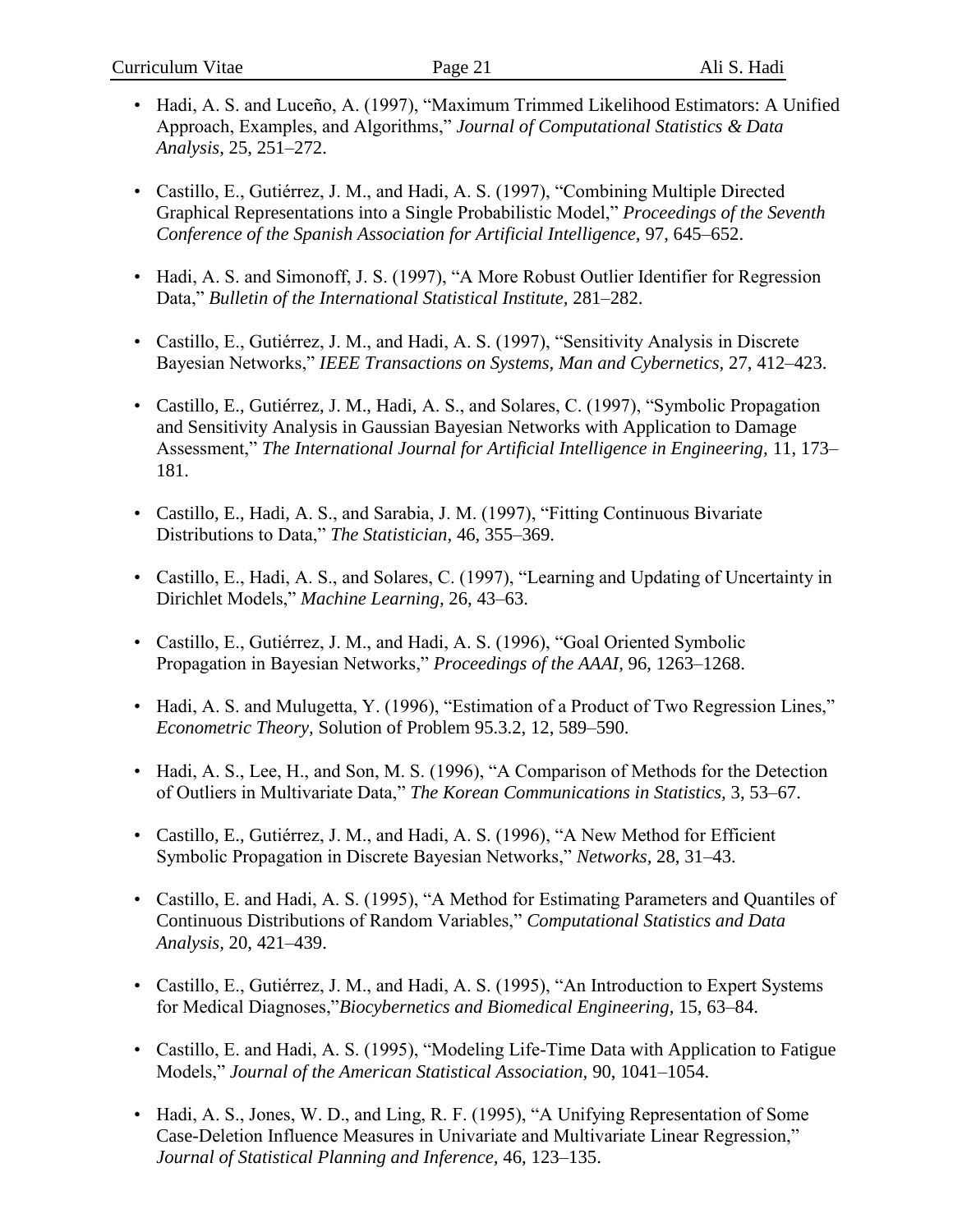- Castillo, E., Gutiérrez, J. M., and Hadi, A. S. (1995), "Parametric Structure of Probabilities in Bayesian Networks," in *Lecture Notes in Artificial Intelligence: Symbolic and Quantitative Approaches to Reasoning and Uncertainty* (C. Froidevaux and J. Kohlas, eds), New York: Springer-Verlag, 946, 89–98.
- Castillo, E., Gutiérrez, J. M., and Hadi, A. S. (1995), "Symbolic Propagation in Discrete and Continuous Bayesian Networks," in *Mathematics with Vision,* (V. Keranen and P. Mitic, eds.), Computational Mechanics Publications, 77–84.
- Castillo, E., Hadi, A. S., and Sarabia, J. M. (1995), "Statistical Analysis of Extreme Waves," *OMAE: Offshore Mechanics and Arctic Engineering,* Vol. II: *Safety and Reliability*, 33–40.
- Castillo, E., Gutiérrez, J. M., and Hadi, A. S. (1995), "Estructura Algebraica de Probabilidades en Redes Bayesianas: Aplicacion a la Propagacion Symbolica," *Proceedings of the 22nd National Conference on Statistics and Operations Research,*  Seville, Spain, 129–130.
- Castillo, E., Hadi, A. S., and Sarabia, J. M. (1995), "A Method for Estimating Lorenz Curves," *Proceedings of the 22nd National Conference on Statistics and Operations Research,*Seville, Spain, 131–132.
- Hadi, A. S. and Simonoff, J. S. (1995), "Response to Ryan's Comments," *Journal of the American Statistical Association,* 90, 811–812.
- Hadi, A. S. and Mulugetta, Y. (1995), "Estimation of a Product of Two Regression Lines," *Econometric Theory,* Problem 95.3.2, 11, 637–638.
- Hadi, A. S. (1994), "A Modification of a Method for the Detection of Outliers in Multivariate Samples," *Journal of the Royal Statistical Society, Series* (*B*), 56, 393–396.
- Hadi, A. S. and Simonoff, J. S. (1994), "Improving the Estimation and Outlier Identification Properties of the Least Median of Squares and Minimum Volume Ellipsoid Estimators,"*Parisankhyan Samikkha,* 1, 61–70.
- Castillo, E. and Hadi, A. S. (1994), "Parameter and Quantile Estimation for the Generalized Extreme-Value Distribution," *Environmetrics,* 5, 417–432.
- Castillo, E. and Hadi, A. S. (1994), "Parameters and Quantiles Estimation for Continuously Distributed Random Variables," *Proceedings of the Statistical Computing Section, American Statistical Association,* 284–289.
- Castillo, E., Gutiérrez, J. M., and Hadi, A. S. (1994), "BNetworks: Una Concha Para Sistema Expertos Basados en Redes Bayesianas," *UNIMAC,* 94, 375–382.
- Castillo, E., Gutiérrez, J. M., and Hadi, A. S. (1994), "Generacion Automatica de Codigo Simbolico Para Sistemas Expertos," *UNIMAC,* 94, 383–390.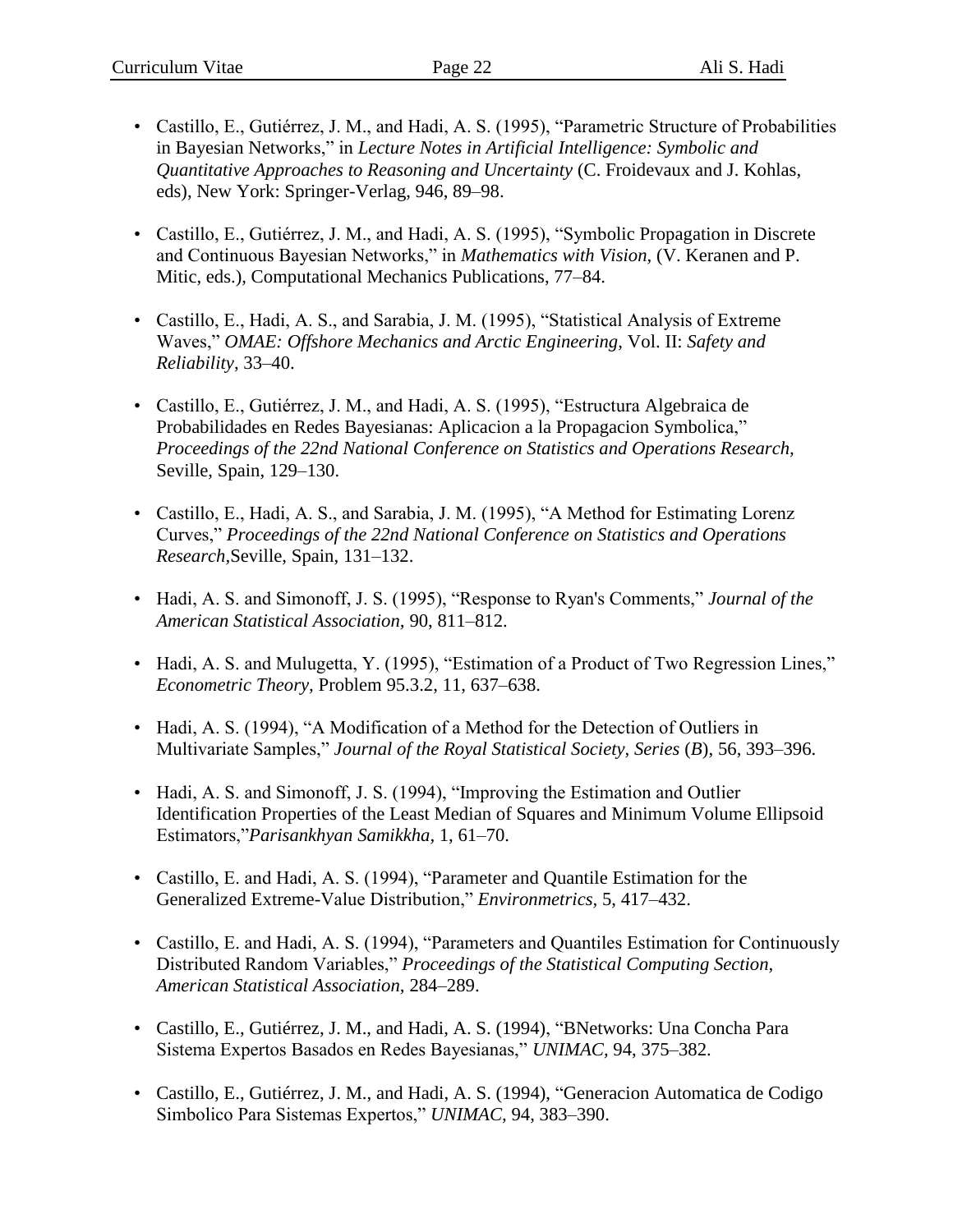- Hadi, A. S. and Simonoff, J. S. (1993), "Procedures for the Identification of Multiple Outliers in Linear Models," *Journal of the American Statistical Association,* 88, 1264– 1272.
- Hadi, A. S. and Nyquist, H. (1993), "Further Theoretical Results and a Comparison Between Two Methods for Approximating Eigenvalues of Perturbed Covariance Matrices," *Statistics and Computing,* 3, 113–123.
- Gould, W. and Hadi, A. S. (1993), "Identifying Multivariate Outliers," *Stata Technical Bulletin,* 11, 2–5.
- Hadi, A. S. and Joo, H. (1993), "An Empirical Evaluations of Viable Methods for the Identification of Outliers in Multivariate Data," *Bulletin of the International Statistical Institute,* 533–534.
- Hadi, A. S. (1992), "Identifying Multiple Outliers in Multivariate Data," *Journal of the Royal Statistical Society, Series* (*B*), 54, 761–771.
- Hadi, A. S. (1992), "A New Measure of Overall Potential Influence in Linear Regression," *Computational Statistics and Data Analysis,* 14, 1–27.
- Hadi, A. S. and Simonoff, J. S. (1992), "Outliers in Linear Models: A Letter to the Editor," *Technometrics,* 34, 375–377.
- Hadi, A. S. and Wells, M. T. (1991), "Minimum Distance Method of Estimation and Testing When Statistics Have Limiting Singular Multivariate Normal Distribution," *Sankhya*, Vol. 53, Series B, Part 2, 257–267.
- Hadi, A. S. and Wells, M. T. (1991), "A Matrix Equation," *Econometric Theory,* 7, 420– 424.
- Hadi, A. S. and Wells, M. T. (1991), "Correlation Among Unconstrained Variables in a Pooled Model," *Econometric Theory,* 7, 545–546.
- Hadi, A. S. and Wells, M. T. (1990), "Assessing the Effects of Multiple Rows on the Condition Number of a Matrix," *Journal of the American Statistical Association,* 85, 786– 792.
- Hadi, A. S. (1990), "Two Graphical Displays for the Detection of Potentially Influential Subsets in Regression," *Journal of Applied Statistic,*17, 313–327.
- Hadi, A. S. and Wells, M. T. (1990), "A Note on Generalized Wald's Test," *Metrika,* 37, 309–315.
- Hadi, A. S. and Son, M. S. (1990), "Some Properties of, and Relationships Among, Several Uncorrelated and Homoscedastic Residual Vectors," *Communications in Statistics, Theory and Methods,* A19, 7, 2625–2642.
- Hadi, A. S. and Wells, M. T. (1990), "Simultaneous Confidence Ellipsoids," *Econometric Theory,* 6, 408–409.